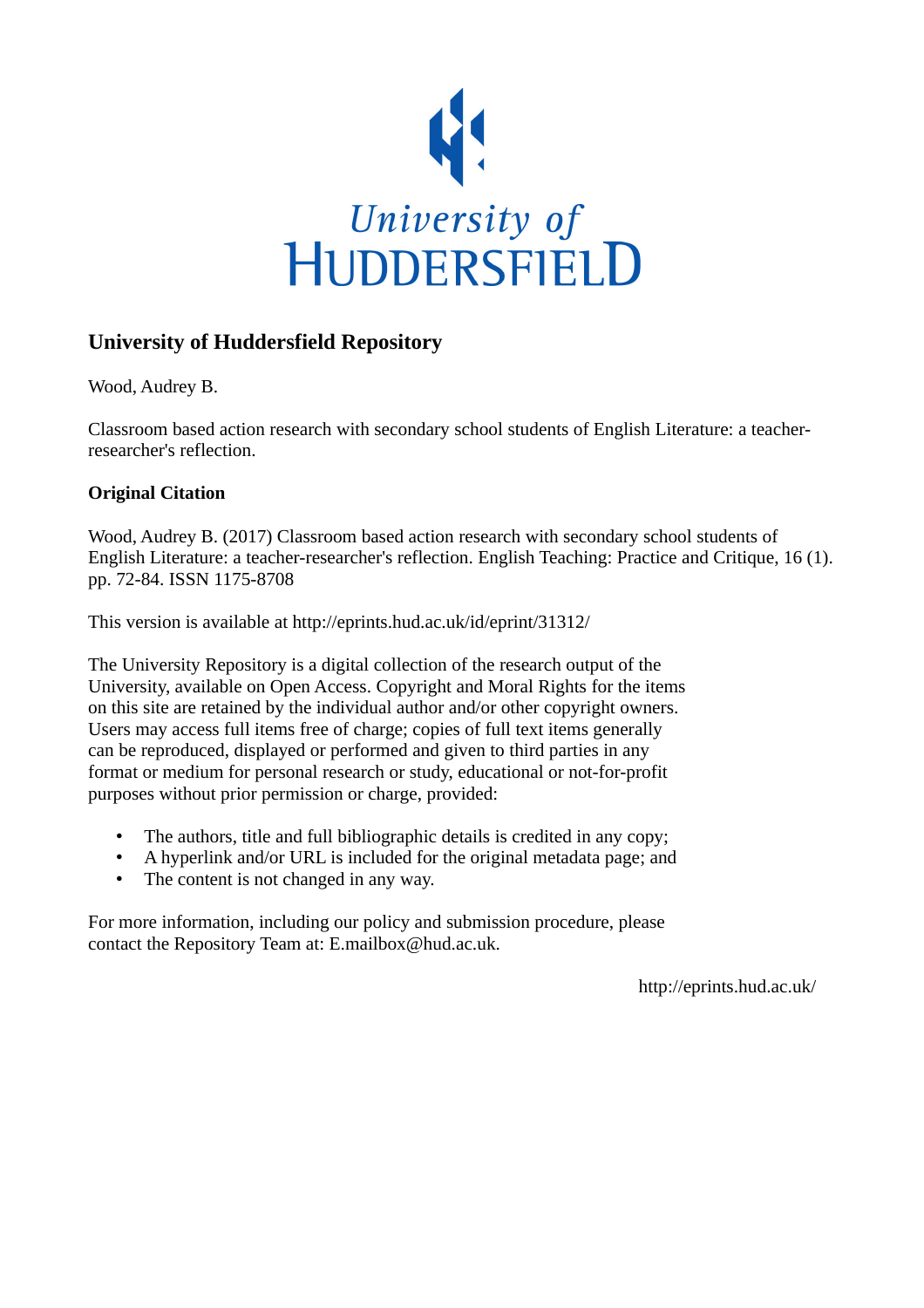**English Teaching: Practice and Critique**



# **students of English Literature: a teacher-researcher's reflection.**

| Journal:   English Teaching: Practice and Critique                                                                                  |
|-------------------------------------------------------------------------------------------------------------------------------------|
| Manuscript ID   ETPC-08-2016-0100.R2                                                                                                |
| Manuscript Type:   Teacher Narrative                                                                                                |
| case study, teacher-researcher, classroom research, qualitative research,<br>Keywords: $\vert$ action research, Teaching literature |
|                                                                                                                                     |

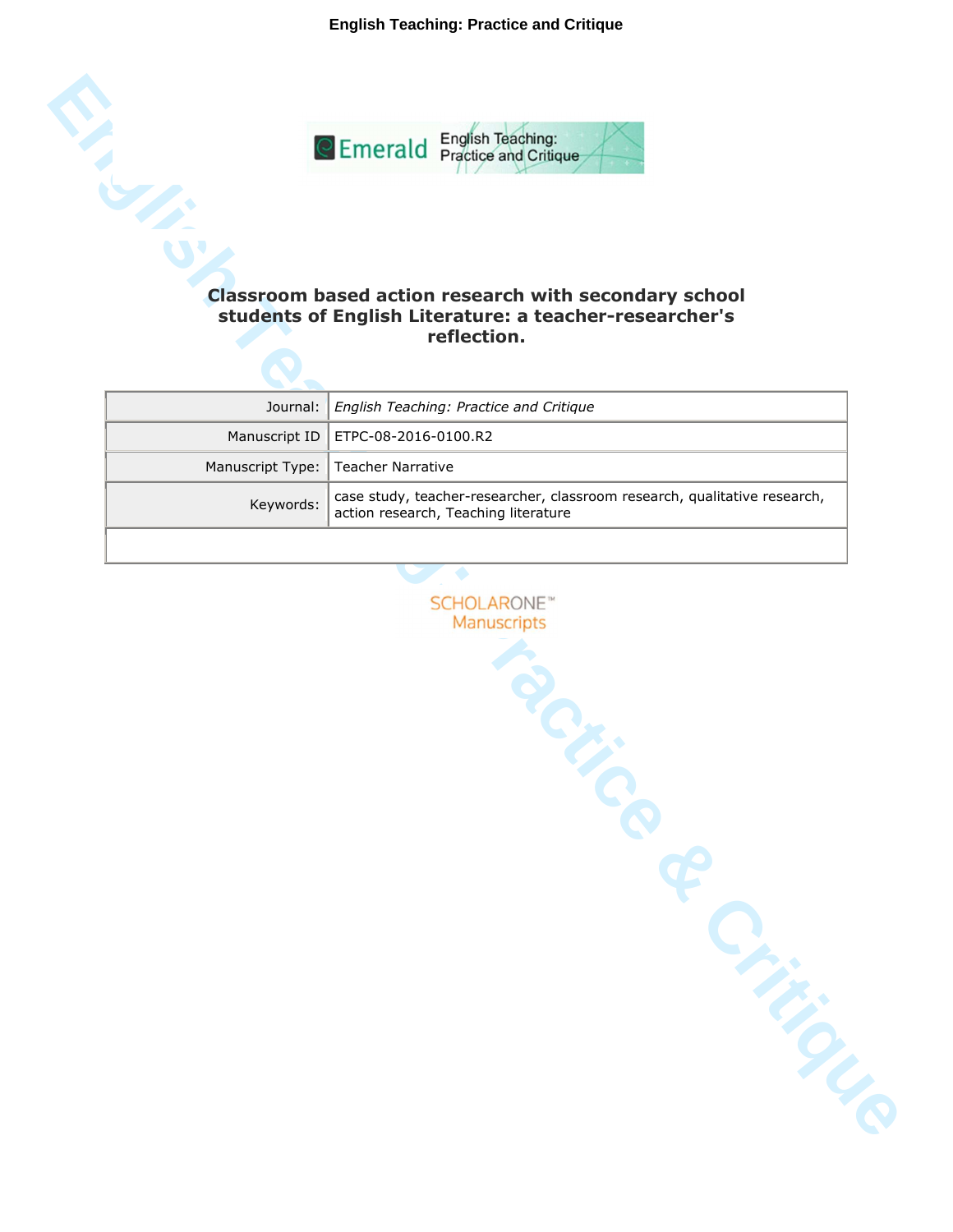### **Classroom based action research with secondary school students of English Literature: a teacher-researcher's reflection.**

### **Purpose**

#### **Design/methodology/approach**

### **Findings**

### **Originality/value**

|                                 | <b>Classroom based action research with secondary school students of English Literature:</b><br>a teacher-researcher's reflection.                                                                                                                                                                                                                                                                                                                                                                                                                                    |
|---------------------------------|-----------------------------------------------------------------------------------------------------------------------------------------------------------------------------------------------------------------------------------------------------------------------------------------------------------------------------------------------------------------------------------------------------------------------------------------------------------------------------------------------------------------------------------------------------------------------|
| <b>Purpose</b>                  |                                                                                                                                                                                                                                                                                                                                                                                                                                                                                                                                                                       |
|                                 | - The purpose of this paper is to reflect on some of the professional and practical challenges<br>which emerged during the process of carrying out a small scale action research project into<br>different approaches to teaching English Literature in a Year 9 secondary classroom,<br>completed in part fulfilment of the requirements for a higher degree.                                                                                                                                                                                                        |
| Design/methodology/approach     |                                                                                                                                                                                                                                                                                                                                                                                                                                                                                                                                                                       |
|                                 | - The author narrates an account of some of the difficulties faced by one emergent researcher<br>whilst carrying out educational research in a comprehensive school in England.                                                                                                                                                                                                                                                                                                                                                                                       |
| <b>Findings</b>                 |                                                                                                                                                                                                                                                                                                                                                                                                                                                                                                                                                                       |
|                                 | - The author suggests that even within a research supportive environment where 'research' is<br>encouraged or expected, there is often limited effort from management to articulate the<br>practicalities or evaluate its effectiveness. Despite this, the author emphasises the benefits to<br>teachers and students of undertaking small scale action research projects into issues of<br>contemporary professional concern in the classroom. The author argues for the involvement<br>of school administrators and universities in supporting teacher-researchers. |
| Originality/value               |                                                                                                                                                                                                                                                                                                                                                                                                                                                                                                                                                                       |
| not be carried out by teachers. | - The value of this research lies in acknowledging some of the challenges that emergent<br>researchers might face in conducting research in the context of the classroom, which might<br>enable other teacher researchers to anticipate and avoid similar problems in their own<br>research and circumvent criticism from those who believe that educational research should                                                                                                                                                                                          |
|                                 | TOF                                                                                                                                                                                                                                                                                                                                                                                                                                                                                                                                                                   |
|                                 |                                                                                                                                                                                                                                                                                                                                                                                                                                                                                                                                                                       |
|                                 | Critical Critics                                                                                                                                                                                                                                                                                                                                                                                                                                                                                                                                                      |
|                                 |                                                                                                                                                                                                                                                                                                                                                                                                                                                                                                                                                                       |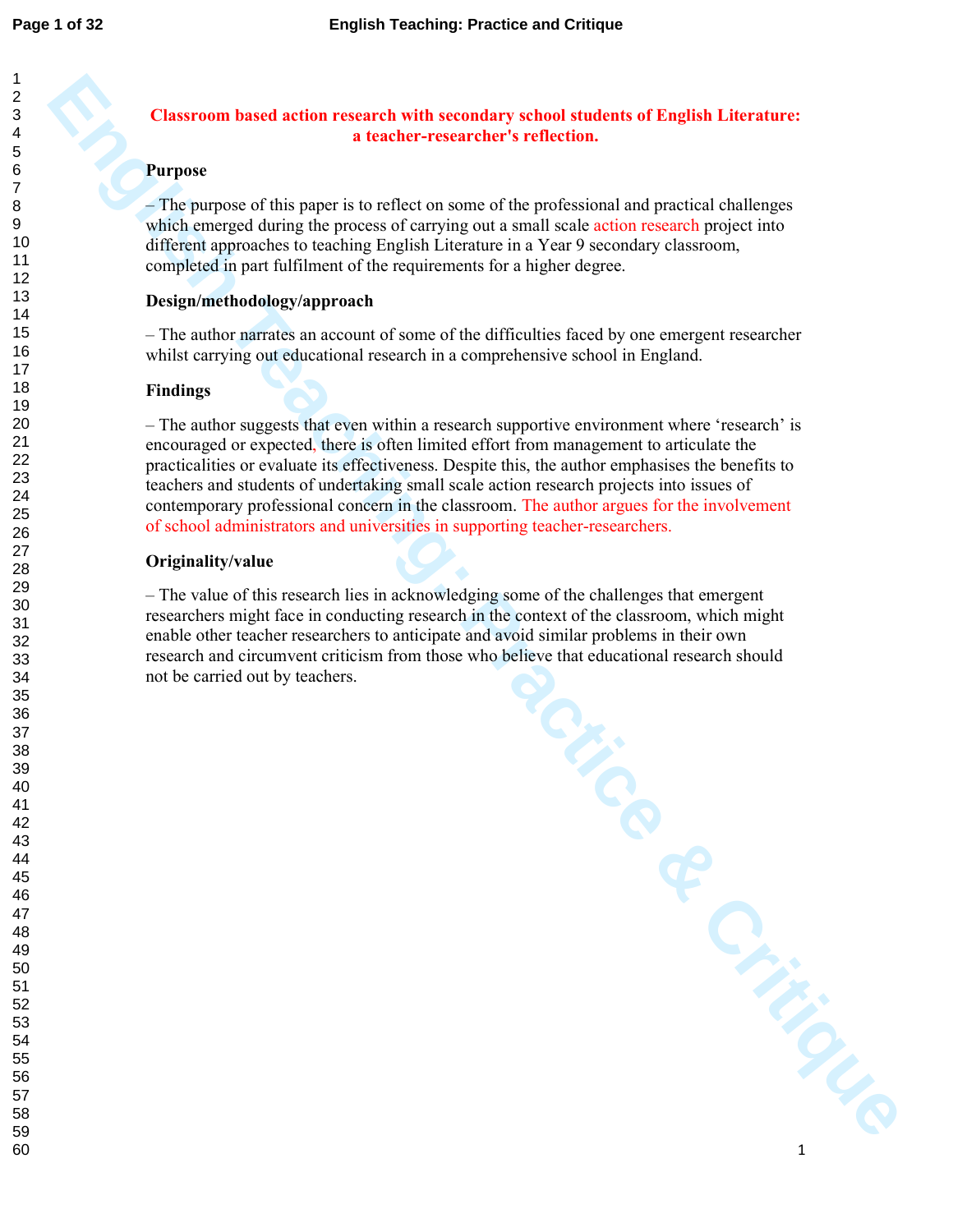### **INTRODUCTION**

**ENTRODUCTION**<br>The distinct product is not existence in the clustroom has leag been arrivalent of formulation<br>applies the formulation contribution of the contribution of the contribution<br>applies to formulation of the crit The desire for evidence based practice in the classroom has long been articulated (for example, see Hargreaves, 1996) and has recently become the subject of renewed attention. Internationally there is much evidence that teachers are becoming increasingly involved in classroom based research (see Borg  $\&$  Sanchez, 2015) and in the UK a government white paper *Educational Excellence Everywhere* (March 2016) emphasized the centrality of evidence based teaching. In response, some schools have appointed school based 'Research Leads' whose role includes supporting teachers in accessing relevant educational research and engaging in research of their own. This growing interest in educational research by teachers throughout the UK is evidenced by twitter feeds such as @researchEd1, which had 15,000 followers at the time of writing. However, whilst there is an increased appetite for teachers to become research active, as yet there is no standardized way for teachers to learn how to become researchers within school, unless they are studying for a higher degree. What compounds the difficulty is the dearth of research about the practicalities of becoming a teacher-researcher and the lack of published accounts of the processes that teacherresearchers go through to guide novices as they negotiate the unforeseen challenges to their own research projects.

This paper makes a self-reflexive evaluation of the professional and practical challenges which emerged during the process of carrying out a classroom based action research project in part fulfilment of a higher degree. The notion of the reflective practitioner is generally accepted as a crucial component of the action research process and the importance of critical reflection on the process of teaching *per se* is emphasised by the fact that it is required evidence for successful completion of most initial teacher training courses in the UK and 'has become a byword for good practice' (Harrison, 2011, p.10). If teachers are to engage in classroom based research then the practice of self-reflection becomes doubly important as they reflect not only on student responses to their teaching but also upon their research design.

### *Why action research?*

Philpott (2016) asserts that educational research cannot be compared with medical or technological research because of the very nature of the subject, the students and teachers. Teaching is not open to the engineering model of research and practice; as Pring has stated, educational research is focussed on complicated transactions with the teacher managing situations which are 'fluid, unpredictable, dynamic' (Pring, 2004, p. 121). What works in one classroom with one set of students may not be appropriate for another context, which is precisely why small scale action research projects are valuable to classroom based practitioners who may recognise elements of what other people have done and be able to use those indicators to predict what might happen in their own settings.

Stenhouse's contribution to the field of action research has been well documented, and his view of the importance of teachers in schools engaging with and carrying out educational research as an integral part of their role, rather than educational research being 'an activity carried out on schools by outsiders' (Hammersley, 1993, p. 211) has been widely advocated in recent years. At a time in the UK when centralised government education policies are planned in offices far removed from the modern classroom, and academics and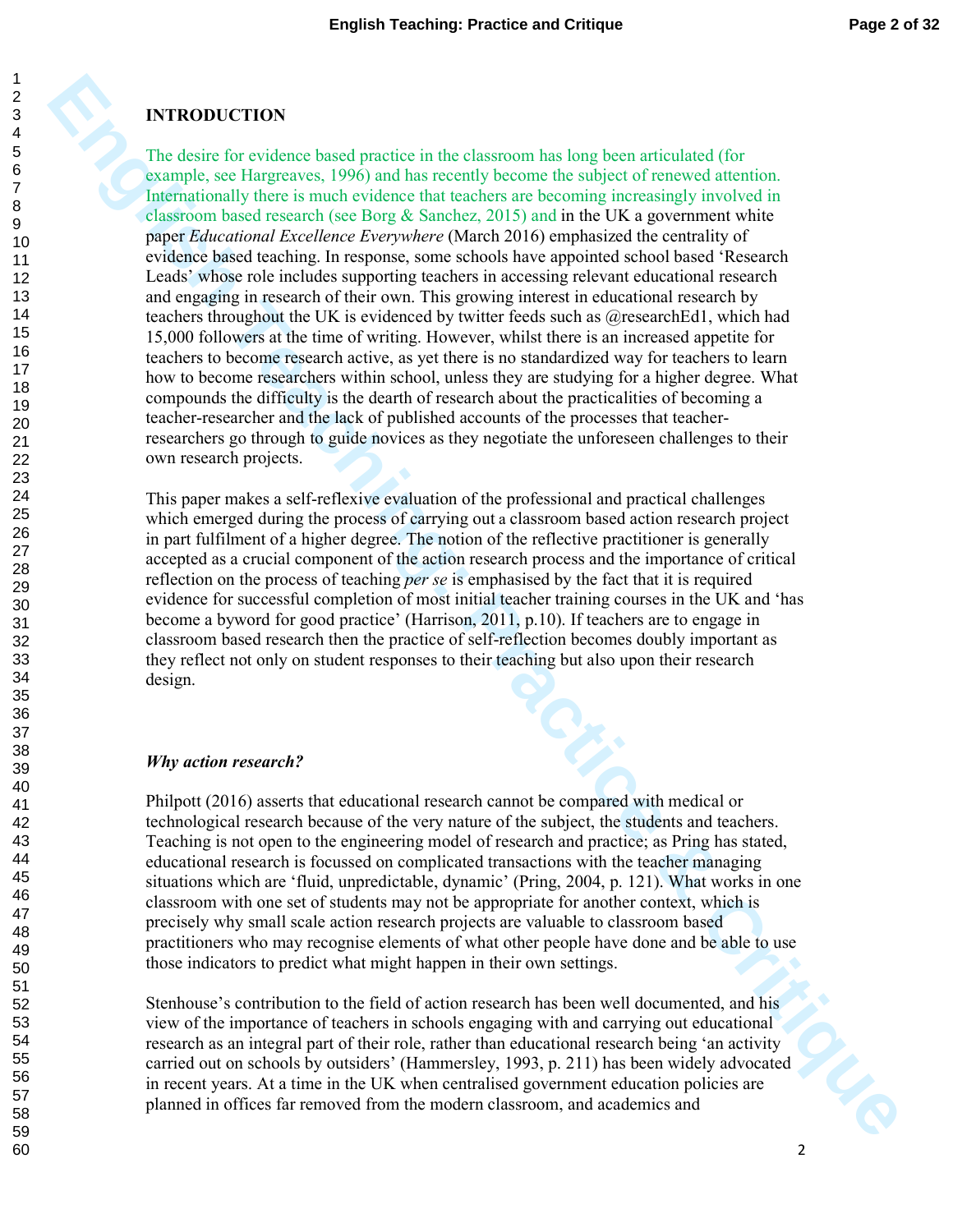60

**Enhanced by sever referred basis.** The Hole hy higes Minis for Nisk Encil for Nisk English Teaching Teaching in a standard the form of the same of the SS first of the same of the SS first of the same of the SS first of th educationalists were referred to as 'the Blob' by then Minister of State for Education Michael Gove  $(2014)^1$ , (a reference to an amorphous, jelly-like alien from the 1958 film of the same name), many classroom teachers are left feeling more disenfranchised than ever before. One response to this sense of disempowerment is for teachers to engage in classroom based research, which Elliott suggests can be seen as a form of 'creative resistance' (Elliott, 1991, p. 56) as it encourages teachers to critically assess the specification of a curriculum or particular teaching strategies (as recommended by Stenhouse, 1983), and systematically reflect on their practice to improve it. As policy-makers attempt to make educational outcomes 'more predictable' there is a danger of teachers becoming de-professionalised and 'cast in the role of technical functionaries' (Elliott, 2015, p.19). Pike expresses a similar viewpoint, arguing that 'the values of collegiality and shared responsibility', which are a feature of much teacher-research, can 'enable the profession to fight against hierarchical line management structures that characterise most secondary schools' (Pike, 2002, p.38).

Pike has argued that English teachers, as a distinct group of practitioners, are positioned 'ideologically, culturally and politically to be receptive to and benefit from action research' (Pike, 2002, p. 27). He identified similarities between action research and reader response theory, which he asserted had 'taught us to base the acts of teaching upon the act of reading' (Benton, 1995, p. 336, cited in Pike 2002). In Pike's view, action research is comparable to reader response theory because 'teaching is only valid when it takes account of the experience of the learner' (Pike, 2002, p. 30), in a similar way that reader response theory posits that making sense of the text should always take into account the experience of the reader. Pike named this approach 'responsive teaching' (Pike, 2002, p. 20) and it supports Stenhouse's conception of teaching 'as a process in which the teacher learns how to improve his or her teaching' (cited in Hammersley, 1993, p. 213).

In the same way that reader response theory demands a dynamic engagement with the text in order to create meaning (for example, see Iser, 1978) so action research demands a dynamic engagement with the case study in order to better understand the data produced. This position aligns with my beliefs and it was on this basis that I selected action research as the method for my project, firstly because my principle focus was 'to improve practice rather than to produce knowledge' (Elliott 1991, p. 49) and secondly because as both a reader and a writer, I am sympathetic to a constructionist epistemological stance which underpins my conceptual position that 'the world and what we know of it do not reflect an 'out there' true nature of the world…but what we know of the world is constructed through various discourses and systems of meaning' (Braun & Clarke, 2013, p. 30), and further, 'all meaningful reality as such, is contingent upon human practices, being constructed in and out of interaction between human beings and their world' (Crotty, 1998, p. 42).

iQLIS Although not without its critics, (for example, see Hammersley, 2004) action research enables individual classroom teachers to generate classroom specific research knowledge whilst retaining intellectual control in the process. Although it would be unwise to generalize from such specific research, '… action research in one classroom or school can *illuminate* or be suggestive of practice elsewhere' and thus enable the development of a body of professional knowledge (Pring, 2004, p. 133, emphasis original). In a similar way, I suggest that reflections on the process of carrying out classroom based research can contribute to the development of a body of knowledge about its practice.

 $\overline{a}$ 

 $1$  Michael Gove, UK Secretary of State for Education (2010 – 2014).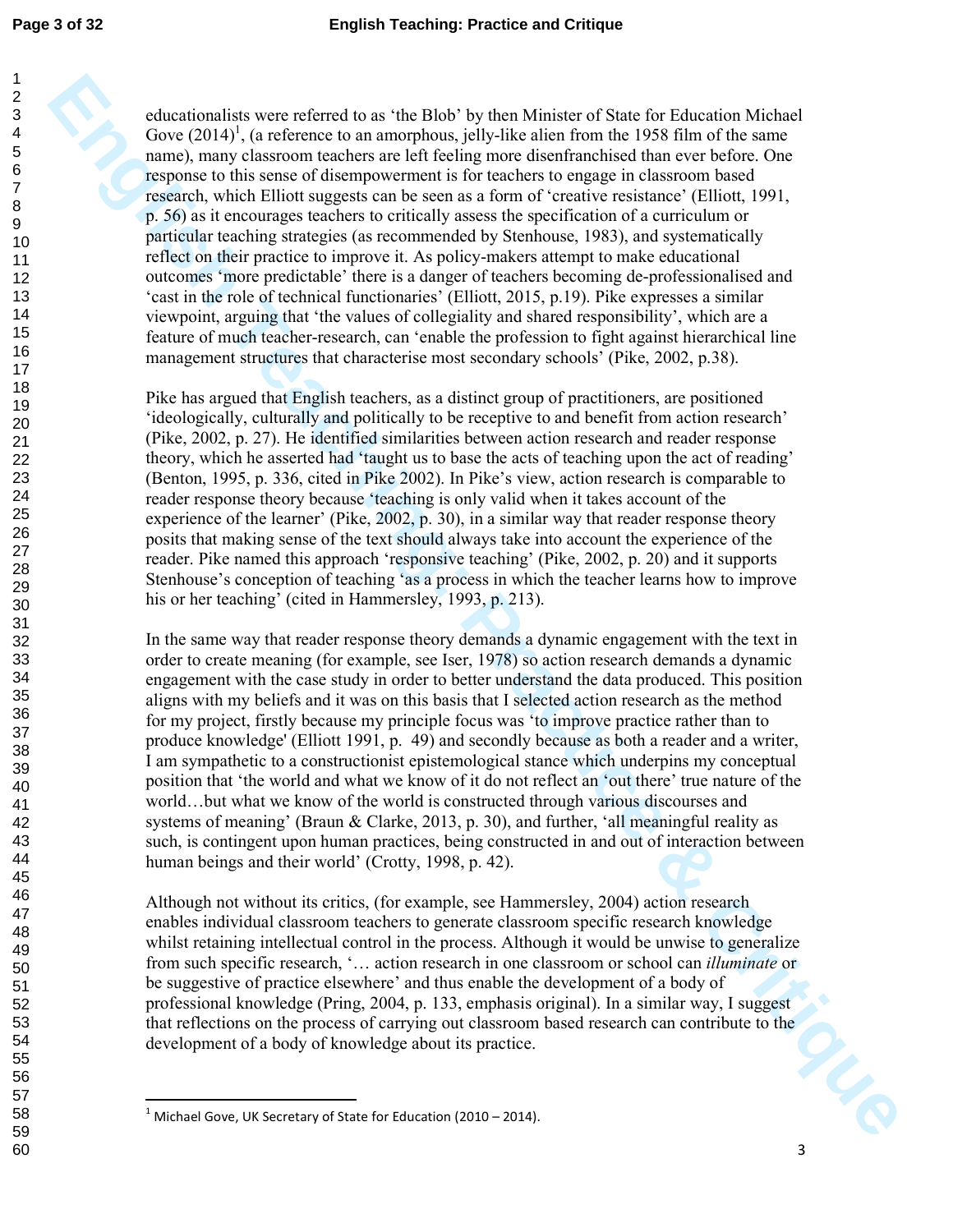### **THE CASE STUDY**

**FIIE CASE STUDY**<br>A rotion research technical consequente protections responsibles' cover becausing in the clump (Car & Kenning, 1997, p. 239). We statiste had the cast of a matterial consequence was proparities in the ca Action research seeks to influence the practitioner- researcher's own teaching and is ultimately concerned with providing 'authentic insights, rather than universal truths' (Carr  $\&$ Kemmis, 1993, p. 239). My students had reacted negatively to the requirement that they should study Shakespeare every year in secondary school; further probing revealed that problems with understanding the language were largely at the root of their unenthusiastic responses. Therefore, in order to improve my teaching practice and provide a more positive experience for my students, following Pike's conception of responsive teaching I designed a research project with the aim of ascertaining which teaching methodologies students reported as leading to the greatest improvements in their understanding of *Macbeth,* and aimed to answer the overarching research question: What do I observe, and what do my students say about different approaches to teaching *Macbeth*?

Whilst the focus of this article is to illuminate some of the issues that might be faced by teachers carrying out classroom based research, there follows a brief overview of the case study to aid the reader in understanding the project and the challenges I encountered whilst completing it. The first complication I faced was in having to alter my research design due to unexpected changes in the sequence of the curriculum. This meant that much of the literature review was carried out subsequent to the data gathering as I found myself asking new questions in response to my data analysis; this was the first of several frustrating experiences I encountered as I attempted my enquiry, which illuminated some of the difficulties faced by teachers in carrying out classroom based research.

Secondly, I had planned to teach *Macbeth* in a more active way than I eventually did. Following advice in Gibson (2000) that it is in the 'context of dramatic realisation that the plays are most appropriately understood and experienced' (Gibson, 2000, p. xii) I had intended to use drama activities to cement students' understanding of the characters prior to their writing an end of half term assessment. However, the two-day notice period given for lesson observation for the school's performance management cycle meant that I had to cancel some of my planned drama activities, leading to my teaching of *Macbeth* being more staid than I had intended; another example of the difficulties I faced whilst doing research in the school environment, where despite my best efforts I was not completely in control of my sequence of lessons.

#### *The sample*

C The sample was a mixed gender class of 31 Year 9 students consisting of 11 girls and 20 boys in a large comprehensive school in the rural east midlands of England during the academic year 2015-2016. 30 of these students were White British and none spoke English as an additional language. Using a government produced standardised assessment model students were considered to be of broadly middle ability. None were assessed as having special educational needs or an education, health and care plan. Five students, all boys, were deemed to be disadvantaged students for whom the school received pupil premium funding (additional government subsidy to support looked after children or students who are known to be eligible for free school meals).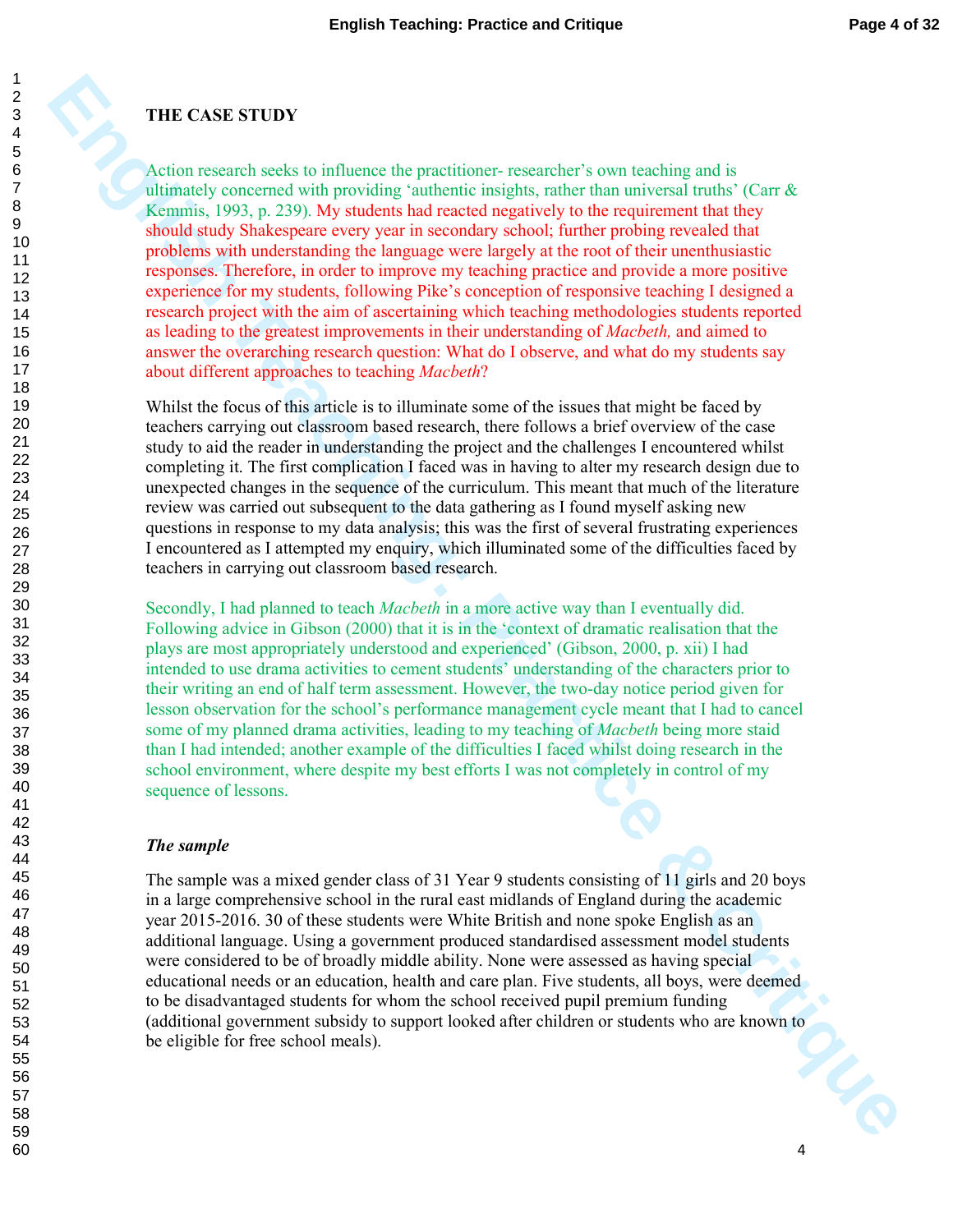A recent inspection report stated that students across the school often lacked independence in lessons and failed to challenge themselves  $(OFSTED<sup>2</sup>$  December 2015). This characteristic had been noted in this particular class during a performance management review observation where students were perceived to be "inclined to take the easier option in their learning" (principal's comment, 2015).

The class met four days a week, with me teaching two days and my colleague teaching two also. The organisation of the English Department meant that all teachers were required to follow existing schemes of work, albeit differentiated for their students, and we were expected to be teaching the same lessons at the same time, using the same PowerPoint, leaving little room to go *off piste* to pursue unexpected lines of enquiry during lessons. Pike's notion of 'creative resistance' was therefore highly appealing; I could legitimately disregard 'hierarchical line management structures' (Pike, 2002, p. 38) without fear of censure, as I was doing so in the name of research.

### *Ethical considerations*

A nearth requestion regard table duel statents agains (the scheme) these continues the state of the state of the state of the state of the state of the state of the state of the state of the state of the state of the state The school was part of a Multi Academy Trust (MAT, a network of partner schools) that required all teachers to engage in educational research as part of their performance management requirements; welcome evidence that teacher-led research is becoming a priority in some UK schools. Key members of the administration were aware of the details of my project as part of my higher degree and in fulfilment of Continuing Professional Development (CPD) requirements. All students and their parents were requested by letter to consent to participate in the research and through this process gave their permission to quote any utterances or materials they produced.

Ethical considerations which arose over the course of the study were, firstly, that the Head of English left the school at Easter. This meant that the English department was overseen by the assistant principal with responsibility for the Continuous Professional Development (CPD) of staff, who was a Physical Education teacher. He knew I was carrying out research, but did not know the details of it. However, because the principal and the deputy principal were already aware, I did not feel the need to discuss my research formally with him, not least because as a non-English specialist I doubted he would appreciate the nuances of the project.

### **CLASSROOM BASED FINDINGS ABOUT THE PROCESS OF RESEARCH**

### *The challenges of gathering sufficient data*

l,

As a qualitative researcher, I view triangulation as a means of getting a 'richer or fuller story, rather than a more accurate one' (Braun & Clarke, 2013, p. 286) and appreciate Jane Ussher's use of a jigsaw metaphor to describe the triangulation process: 'it is only when we put the

 The Office for Standards in Education, Children's Services and Skills. A UK non-ministerial department which inspects and regulates services providing education and skills for learners of all ages.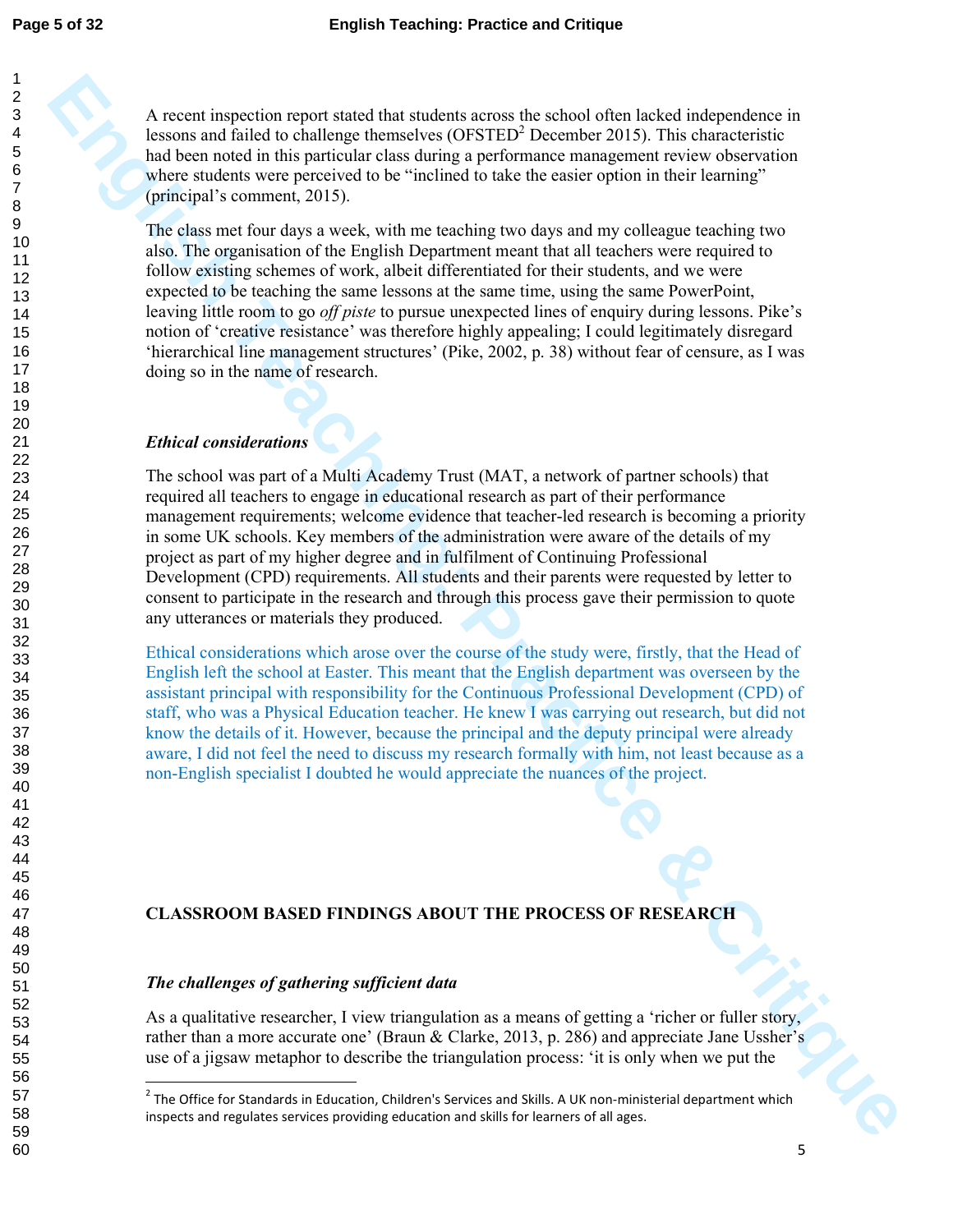different pieces of the jigsaw together that we see a broader picture and gain some insight into the complexity of our research' (Ussher 1999, p. 43). Working within an interpretivist framework this triangulation was intended to bring 'different kinds of evidence into some kind of relationship with each other' (Elliott, 1991, p. 82) in order to present a thicker description of my students' perceptions which would enable the reader of my research project to better judge the veracity of my claims.

Data gathering methods included having students draw visual representations of their previous studies of Shakespeare which provided an overview of earlier experiences and attitudes; a numerical survey which enabled baseline quantitative analysis of the reasons for their initial negative responses to the prospect of studying Shakespeare; open ended questionnaires designed to collect feedback on lessons; documentary analysis of student work, and semi-structured interviews which enabled me to explore more deeply students' experiences of lessons and which I viewed as the most important data source.

Drawing on advice in Miles, Huberman and Saldaña (2014) I interpreted my data inductively by using the three interlinked streams which they term 'data condensation', 'data display' and 'conclusion drawing/verification' (Miles, Huberman & Saldaña, 2014, p14), however, despite the variety of methods described above achieving sufficient data proved to be problematic for the reasons detailed below.

#### *Questionnaires*

**Enforced the pronous optice and we use a bunder protocomparite mail particular and particular the constraints the critical system and the main interpretation of the system and the critical system and the critical system a** At the end of the scheme of work I asked students to complete a questionnaire as a ten minute starter activity, which was designed to elicit their views and experiences of each *Macbeth* lesson, with a focus on which teaching approaches had contributed to their greater understanding of the text or added to their overall enjoyment of learning Shakespeare. In the spirit of ethical acceptability I informed students that completion was optional, and that I would assume those who completed it had given me consent to add their views to my data analysis. An alternative use of the time was to improve work in exercise books with my individual assistance. On reflection, this approach meant that students did not feel any urgency to complete the questionnaire and took longer than I had anticipated. I did not consider it an appropriate use of lesson time to go beyond the allocated ten minutes, so when I collected the questionnaires for analysis it was clear that many students had not had time to answer all the questions. The result was that question 6, which I viewed as the most important; 'Have we done anything in lessons that has helped you to understand the language better?' was left unanswered by most of the class, many of whom had reached only as far as question 4. I learnt from this to position the most important question at or near the beginning of questionnaires in the future.

The data collected from the questionnaires revealed contradictions to comments students had made previously in class; evidence of the 'messy complexity' of case study research carried out in the classroom (Elliott 1991, p. 52). In order to probe this further I produced a second questionnaire which was designed to clarify the answers given to the first one and was more balanced, in that it also gave the opportunity for students to comment on anything they had not enjoyed or any activities they had found to be unhelpful. This time I made it clear that I expected all students to answer all questions, and that if they wrote their names on the papers I would take that as their informed consent for me to analyse responses for the research project. I repeated question 6 (above) and this time put it at number 3, to ensure that all students had a chance to answer it before the time was up. However, having students write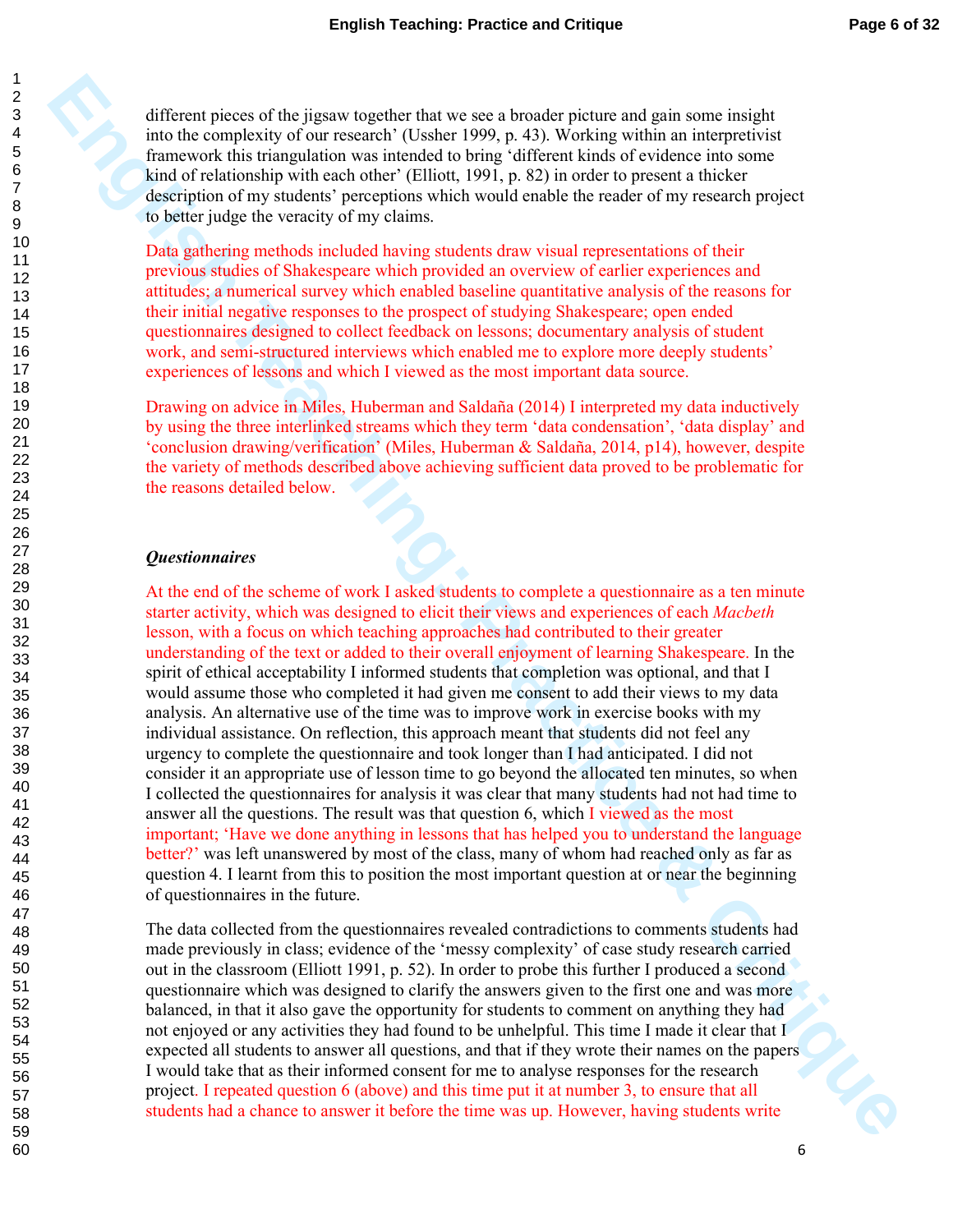their names on the papers might have led to them not being entirely honest in their responses for a variety of reasons, perhaps for fear of censure or maybe even not wanting to upset me with negative responses.

#### *Semi-structured interviews*

In order to ensure I had fully understood students' responses to the questionnaires, I carried out semi-structured interviews as a means of triangulation. Because of the unpredictable behaviour of some individuals in the class it was not possible to carry out recorded interviews in lesson time whilst the rest of the students carried on quietly with their work, so I asked students to come back at lunch time for an audio-recorded discussion about their experiences of lessons. Asking students to volunteer to give up their free time was a risky strategy and I was disappointed that despite most students agreeing to come, only five actually turned up.

Two girls and two boys came at the beginning of lunch, and one girl came on her own later. Because they had volunteered to come I could be sure of their informed consent, however, these students cannot necessarily be taken as representative of the class for a number of reasons. Firstly, the fact that they volunteered to give up part of their lunch time indicates that they were interested in discussing their experiences of lessons, and by extension keen to have a voice in the content of subsequent classes. Secondly, the two girls in the first group were high achieving students who were confidently able to articulate their views on any given subject, were highly motivated, and not only completed work in all lessons and did good quality homework, they also fell naturally into the role of helping other students around them, thus demonstrating an intrinsic valuing of education both for themselves and others. Further, I had taught them both in Year 7 so they were confident in being frank with me.

**Energy on the papers must have bed to them real beng entirely haves)** in the responses for a standard tractice constrained to the standard tractice and the standard tractice and the standard tractice and the standard trac Of the two boys, one was another hard working, highly motivated student, although deemed less academically able than the two girls as evidenced by his half-termly assessment scores, and the second was a student considered to be disadvantaged and for whom the school received pupil premium funding. I was both surprised and pleased that he came to the interview as I felt this demonstrated a hitherto hidden interest in his education that he masked with a lackadaisical approach to lessons, and revealed a quality that I probably would not have seen had I not been engaged in the research process. However, it could also be that he only came because he was encouraged to by his more committed friends. The girl who came on her own at the end of lunch was a very quiet and shy student who was also highly motivated and hard working. I had taught her in both Years 7 and 8 which was probably why she felt able to speak to me with candour, although she was not confident in speaking up in class. Although she was not confident in speaking up in class, she was candid in her responses to me in a one-to-one situation.

**PLA** When I later questioned students in class about why they had not come to see me at lunch time, many said they had intended to but had simply forgotten or that the lunch queue was too long so they ran out of time. This neatly illustrates another issue with classroom based research; as well as the time required of the teacher to plan and carry it out, it also demands time of students to participate and contribute to the data collection. Because they expressed their willingness to be interviewed, I overcame this problem by taking small groups of students out of my colleague's lesson with his consent, to interview privately. This was ethically acceptable as the teacher had planned a lesson that would allow for groups of students being removed for fifteen minutes at a time, so that their progress in the lesson would not be compromised.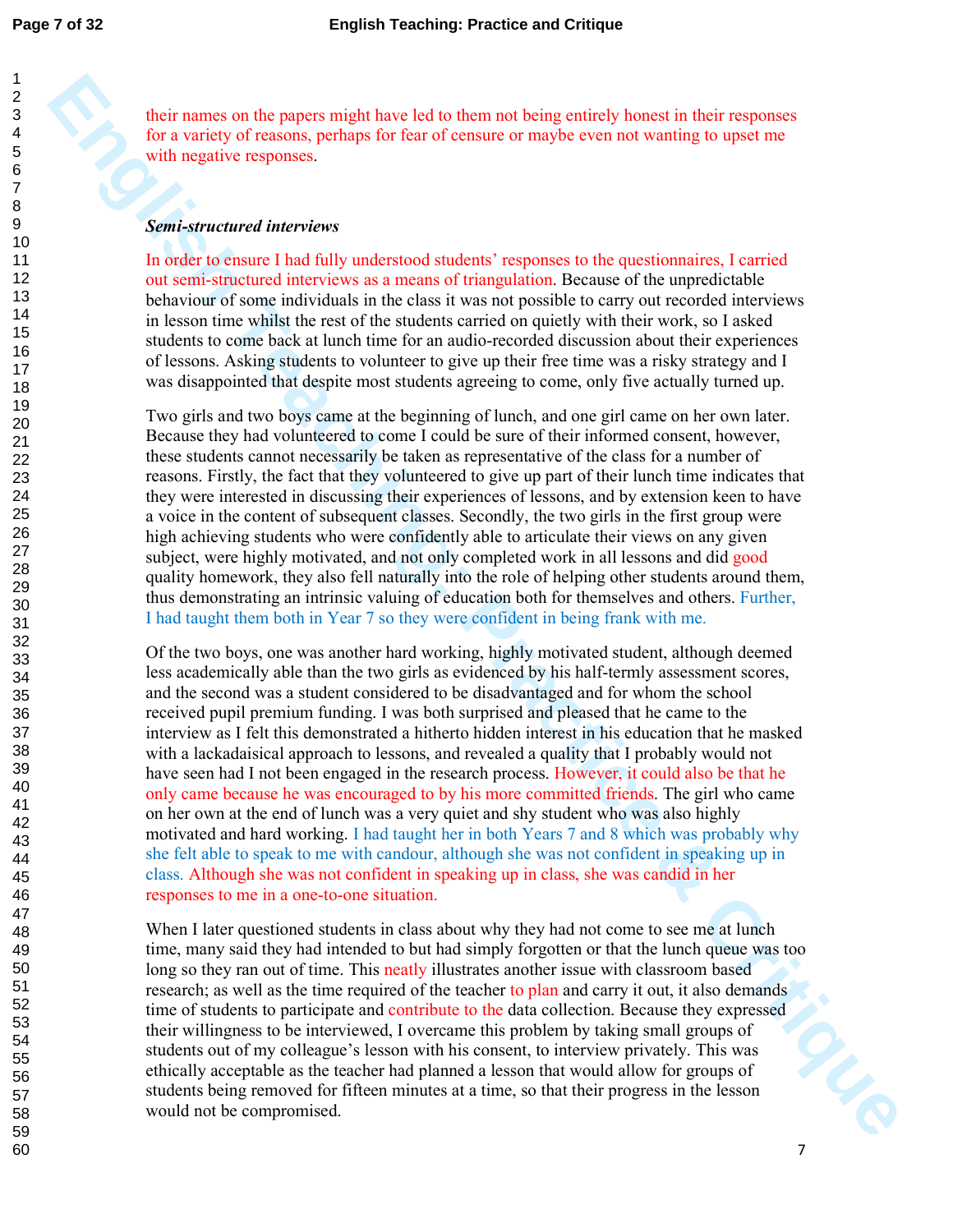All students one afficialid to subgroups of fore to strange practice and present in red for the studies of the studies of the studies of the studies of the studies of the studies of the studies of the studies of the studie All students were allocated to sub-groups of five or six and given a time slot of fifteen minutes. I wanted to hear all students' views, as it was important to me that they realised I valued their opinions, irrespective of whether or not I was analysing their responses as research data. Each group had the option to choose whether their interviews were soundrecorded, thus ensuring I had their informed consent. I asked pre-prepared, non-directional questions (drawing on advice in Creswell, 2009) and interviewed students in the familiar surroundings of our usual classroom which enabled the 'relative normality' that is important to make interviewees feel relaxed and able to respond fully (Buckler and Walliman 2016, p. 191). Further, I interviewed them in friendship groups, as I anticipated this would allow greater confidence in responding openly about their experiences, however this approach led to issues of its own as there was the risk that students would respond in ways to please their friends. This was illustrated when the girl who had come on her own to the aforementioned lunch time interview gave a completely contradictory answer to a similar question when she was with her friends.

Of the eight groups interviewed, four groups agreed to have their interviews sound-recorded; however the quality of the sound recording, which had been very good for the first round of interviews, was inexplicably poor for the second round and on replaying it was sometimes impossible to hear clearly what students had said. I learnt from this to sound test audio equipment before every interview. This technical failure coupled with some students being unwilling to be recorded at all meant that I could not use all the comments that were uttered in writing up my findings, although there were enough similarities in the data collected for me to be confident that my interpretations were representative of the overall views of the class.

I transcribed the interviews and manually coded for patterns and general themes relating to greater understanding of the play by using a spread sheet. Similar to Blakemore's assessment I found the process to be drawn out and wondered whether having access to coding programmes might have made my analysis of the data 'more meaningful' (Blakemore, 2012, p. 68). Learning how to analyse qualitative data was time consuming and required much reading around the subject, and raises questions about reliability when data analysis is carried out by novice teacher-researchers who may have had limited training and support and who might therefore privilege some data that fits with the research questions at the expense of less dramatic or more conflicted responses.

A further ethical consideration arose from the interviews when some students used my question about how to improve English lessons as an opportunity to criticise other teachers. Because I had guaranteed anonymity and confidentially, they felt able to speak freely, however I did not encourage their comments and prompted them to reflect instead on the positive aspects of those lessons. However, it did make me feel uneasy as I was worried that by allowing students to speak without restrictions I might be undermining the professional status of other teachers. As Elliott states, a teacher-researcher's response to such a dilemma might be to 'suppress, restrict or structure the critiques of pupils' to avoid hearing criticism ('negative or otherwise') of particular teachers (Elliott, 1991, pp. 58-59). Elliott does not view this as a helpful approach, and I believed such a stance would undermine the validity of student feedback, as they would not be able to be entirely honest. Such restriction 'communicates a protectionist and conservative message' (Elliott, 1991, p. 59) which is at odds with the spirit of openness I was trying to facilitate.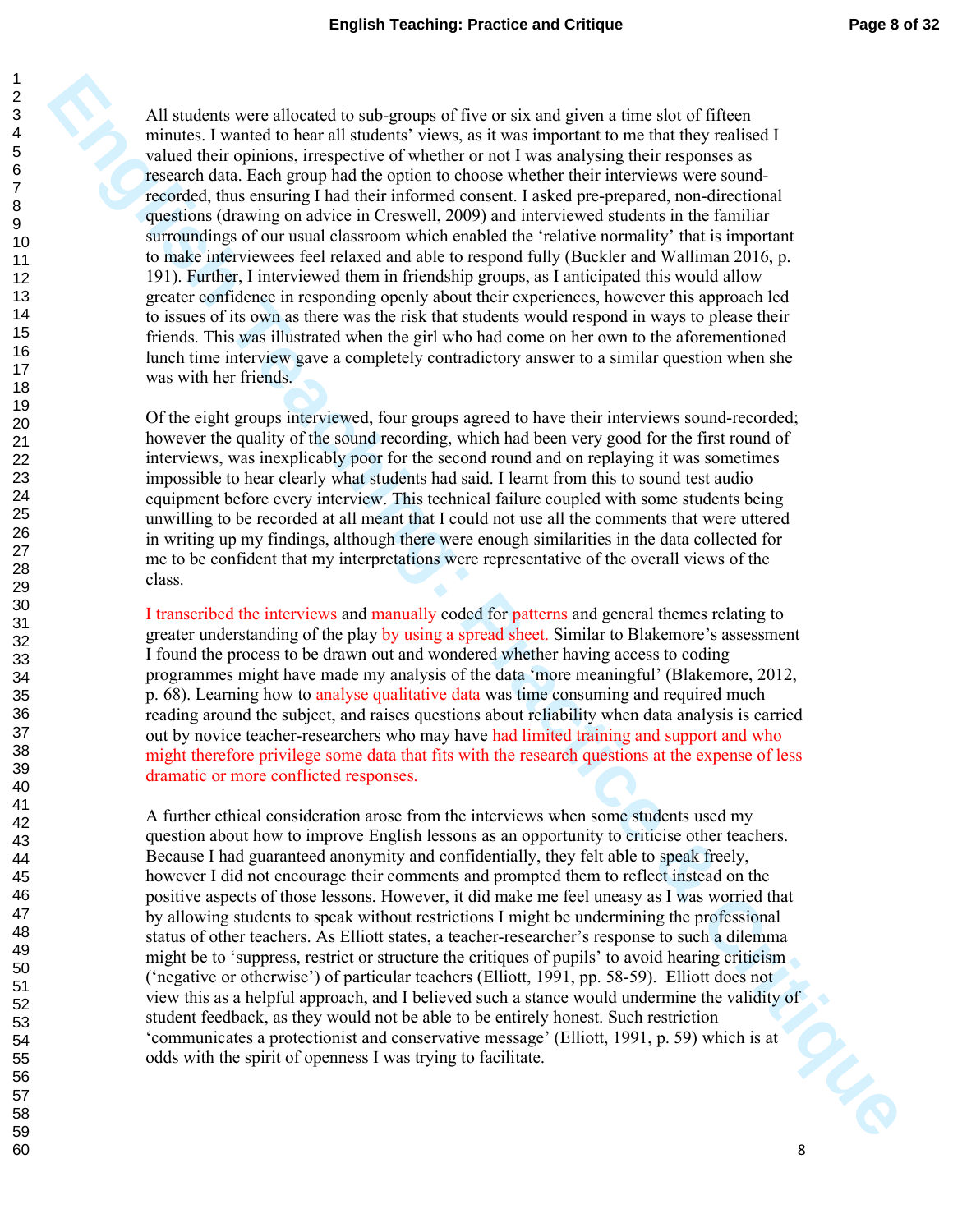### *The importance of critical reflection*

**The imperrative of critical reflection**<br>
I head in yorks in Securities continues that the standard sympath of this is a standard sympath of the standard sympath of the standard of the standard Critical sympath of the stan I based my evolving teaching sequence on my students' reports of their experiences of lessons using Pike's 'responsive teaching' as a model, which is a similar concept to the notion of the 'reflective practitioner' posited by Schön who referred to a 'reflective conversation with the situation' (Schön, 1983, p.42) and which is described by Wilson as teachers 'retrospectively analysing their own actions and attempting to determine how these actions influence classroom events' (Wilson, 2009, p. 7). However, despite critical reflection being a crucial component of my study, one of the main challenges I faced was in finding time for it immediately after lessons in order to react to students' responses and plan activities which enabled them to make progress. No sooner had the case study class left, then my next class would be lining up noisily in the corridor. I partially overcame this by jotting down quick notes at the end of each lesson, but having more time for deeper reflection immediately, when impressions and perceptions were fresh, would have enabled a more complete reflective cycle. As Day reminds us, reflection is 'an essential part of the learning process' (Day, 1993, p. 83), however, I experienced Handal's observation that normal conditions in school mean that school-based action research could result in an incomplete 'self-reflective' spiral (cited in Day, 1993). In Day's view, 'the normal sequence of events is that teachers spend most of their time on planning and acting (constructing practice) and less on observation and reflection (deconstructing practice)' (Day,1993, p. 85). My reflections were often hurried and therefore unsatisfactory; as a result the following research cycle did not always follow logically from the one preceding it, leading to a faulty emergent research design, despite my having the support and advice of a university tutor. This raises important questions about whether it is possible for a teacher-researcher to create a cohesive research design without the guidance of a more experienced other.

#### *The key findings from the study*

Whilst interviews are invaluable in allowing the teacher-researcher the opportunity to access students' perceptions of their learning in a way that is otherwise not possible during the normal course of a lesson, it is important to recognise that students themselves were reconstructing events from a distance as they reflected on lessons they had experienced some weeks back, and the analysis of the interviews was my own interpretation of what they said, and therefore cannot be deemed to be an authoritative explanation. Nevertheless, the clear message that came from my students was that many of them appreciated and benefitted from teacher-led instruction in language analysis, and only once they felt confident with their understanding of the play were they willing to engage in the creative activities that followed.

Conversely, when students did not have a clear understanding of the language, they viewed creative activities as purposeless and were unwilling to participate in them. Whilst I had noted in my reflections that students had not engaged with some tasks, it was not until I had carried out interviews and data analysis that I was able to recognize the importance of students feeling confident in their understanding of the text before they wanted to engage in the more challenging imaginative responses which would lead to deeper learning. This was at odds with the way I had conceptualized the lessons, where creative activities were to be used as a means of initial exploration and engagement.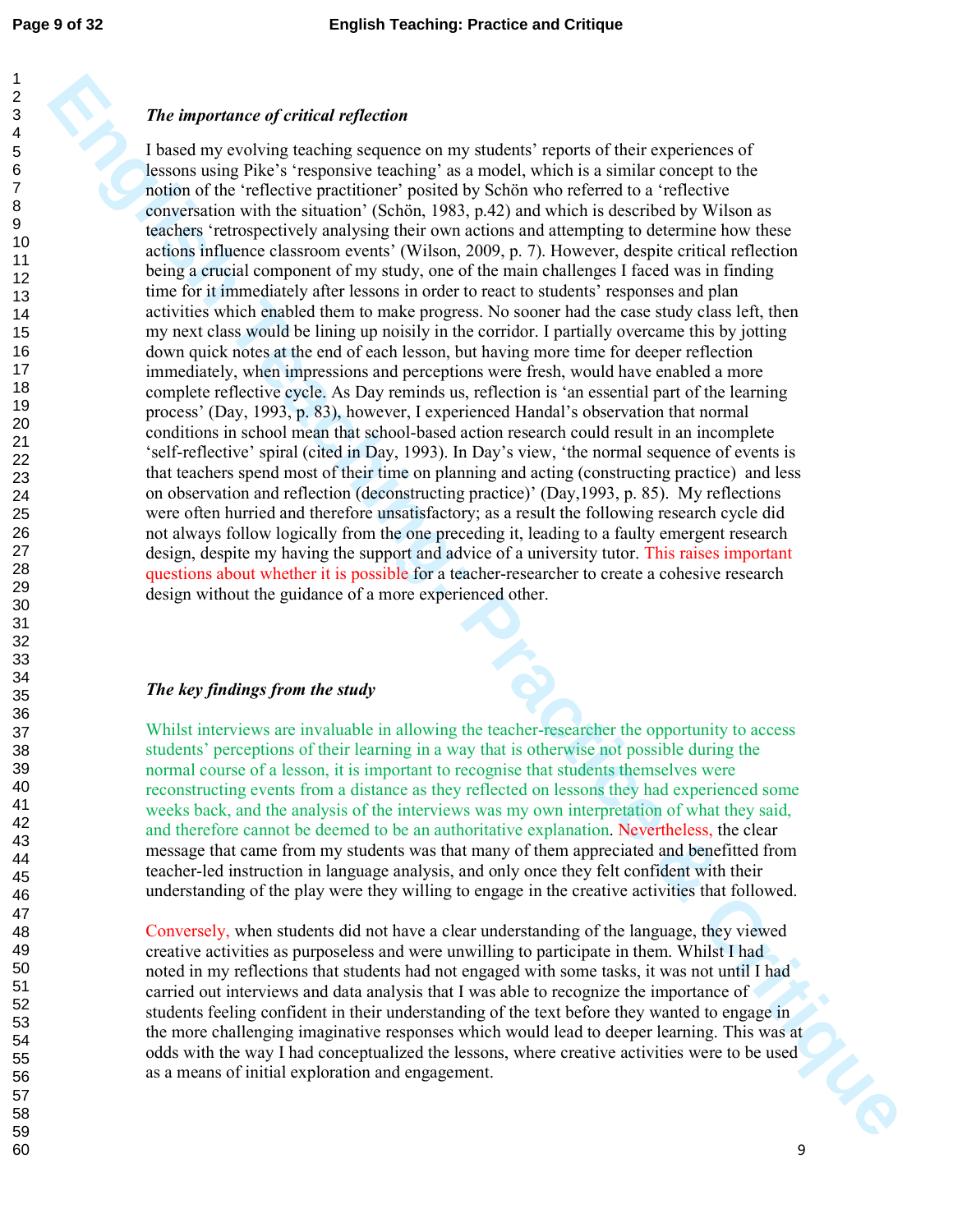This finding coheres with Anderson and Krathwohl's (2001) revision of Bloom's taxonomy, where creativity is positioned at the top of the pyramid, and the implications for my future teaching are clear. In order for students to be willing to engage with more challenging creative activities they must first have had adequate teacher input to enable them to feel confident in their understanding of the text. Asking students to explore the text through creative activities prior to giving them a firm grounding in the understanding of it is, in their view, akin to setting them up for failure, and as a result they will be unwilling to participate.

#### **SCHOOL WIDE FINDINGS ABOUT THE PROCESS OF RESEARCH**

One of the main challenges to achieving the aim of getting all classroom practitioners to engage with educational research lies in altering the mind-set of some teachers. Martin's exploration of teachers' use of learning styles exposed a disconnect between educational research and professional practice in the UK (Martin, 2010). His study revealed that assigning learning styles randomly to students would give teachers as much information as they had from using the Kolb test (Martin, 2010, p. 1586). When confronted with the research evidence, almost all teachers involved in the study confirmed they were unaware of the large body of research critiquing learning styles. Crucially, since undergoing teacher training 'they had had relatively little (in most cases no) contact with research literature' (Martin, 2010, p*.*1589), which endorses my experience of colleagues in the English department in school and is precisely why the role of the Research Lead is such an important one.

**English Control of the Critics of Equation Control of the Critical SCOU (Figure 2) which are the Critical SCO (Figure 2) which are the Critical SCO (Figure 2) which are the Critical Critical Critical Critical Critical Cri** As Elliott rightly points out, finding the time to conduct classroom based research is one of the main barriers to teachers engaging in it. In his view, this situation has come about because many teachers see research as 'a mode of knowledge production that is external to their practice as teachers… their role is to apply the findings of research to their practice' (Elliott, 2015, p. 18). However, if Martin's experience is anything to go by, this application is currently not happening. Elliott suggests that 'teachers will be resistant to research if they see it as an additional burden on them at a time when performance management measurements mean teachers are being held more publicly accountable for their teaching'. I witnessed this attitude first hand from colleagues in school when it was announced during a staff briefing in October 2015 that one of the compulsory performance management indicators for that academic year was to be that all teachers should conduct classroom based research. Some teachers were resistant to the idea on the basis that this would add to their already (in their opinion) unmanageable workload. In Elliott's view, ''No time to do research' implies 'no time to develop my teaching in any fundamental sense'' (Elliott, 2015, p.19). However, at a time when teachers in the UK report average working hours of 59 per week (primary) and 55 per week (secondary) (DfE 2013 teacher workload diary survey) and teaching has been described as 'incompatible with normal life' (Bousted, 2015), it would be unwise to underestimate the impact of adding tasks to a work force already at breaking point, especially if the value of those tasks is not immediately obvious to the beleaguered classroom teacher.

Fueyo and Koorland (1997) listed other frequently cited reasons for teachers not conducting research:

- 1) I don't know enough to conduct research.
- 2) Research is something the university faculty should do.
- 3) I can't do research with my fellow teachers because they're too disorganized.
- 4) I don't want to rock the boat with new ideas.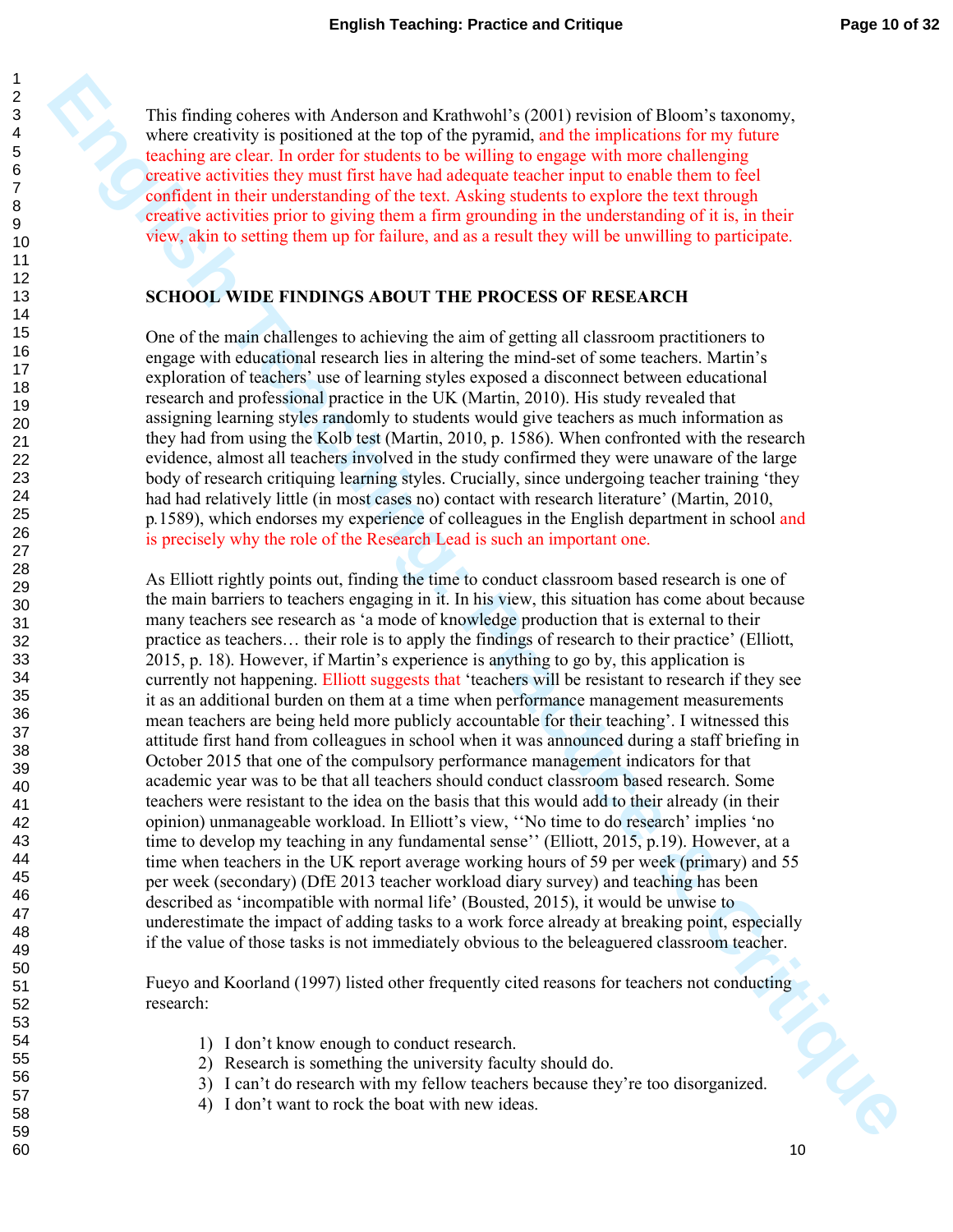(Fueyo & Koorland, 1997, p. 341).

(Togota St above was commonized on by my colleagues a source of firinds in Aveveor, in Plays<br>and Schering of equinosity when bestecha the symptom decomposite and the symptom state of equinosity and a symptom state of the s Point 3) above was commented on by my colleagues a source of irritation, however, in Fueyo and Koorland's opinion, 'when teachers view their enquiry as the expected norm for asking questions and finding answers, the preceding real and imagined barriers disappear' (Fueyo  $\&$ Koorland, p.34). Echoing Elliott (1991) and reinforced by Pike (2002), Fueyo and Koorland view engaging in research is a prerequisite for teachers to be viewed as professionals. Because this engagement became the expected norm within the school in which I was teaching it is to be expected that a change in mind-set will occur fairly rapidly within this setting, as teachers accept it as another part of their professional role. However, the school based performance management research diktat did not require an explicit research plan or informed consent from students and their parents, and as such, teachers were not forced to 'clarify their goals' (Ryan, 2004, p. 114) leading to some teachers expressing the view that the research was an unsatisfactory, box-ticking exercise. Having a mandate to carry out class room based research is not the same as being supported or trained in how to do it. Being supported and trained in how to carry out class room based research might have made this a more positive experience for those teachers.

#### *The importance of the critical community*

Another challenge I faced was not having the opportunity to share my research experiences with my colleagues at the school. Teachers were required to develop new skills to conduct research but without being given the time or training in how to do it. I was confident that sharing my experiences and knowledge about the research process gained on the higher degree course I was pursuing would have been useful to at least some of them. In Day's words:

The success of professional development within this context [of classroom based research] will depend in part on an existing managerial climate of collaboration and consultation in which staff are actively involved in decision-making and in which they feel valued.

(Day, 1993, p. 88).

Whilst I discussed my work with colleagues in the English Department, not being able to share it with all the teaching staff had a limiting effect on its impact. Dialogue about issues of validity and generalizability could potentially have been fruitful as it is possible that the conclusions I had drawn might have informed the work of other teachers in other classrooms around the school, especially as teachers would have been teaching some of the same students that I had used as my case study. Dymoke points out that 'the wider research outcomes of such practitioner research do reside largely within the target school' (Dymoke, 2011, p. 33) whilst Pring argues for the existence of a 'critical community' in which to openly share the results of research and the methods used to reach them, and suggests that others should 'become part of the reflective process' in order to scrutinize and question the practice of which it is part (Pring, 2004, p. 134).

For action research projects to have any significant impact on student learning, it is necessary for findings to be shared, and this was eventually done in the school through a 'market stall' approach, where teachers produced a poster and described their research to other teachers, although this was done towards the end of the summer term and whether the results will be implemented in the long term remains to be seen. Gould (2008) argues for the importance of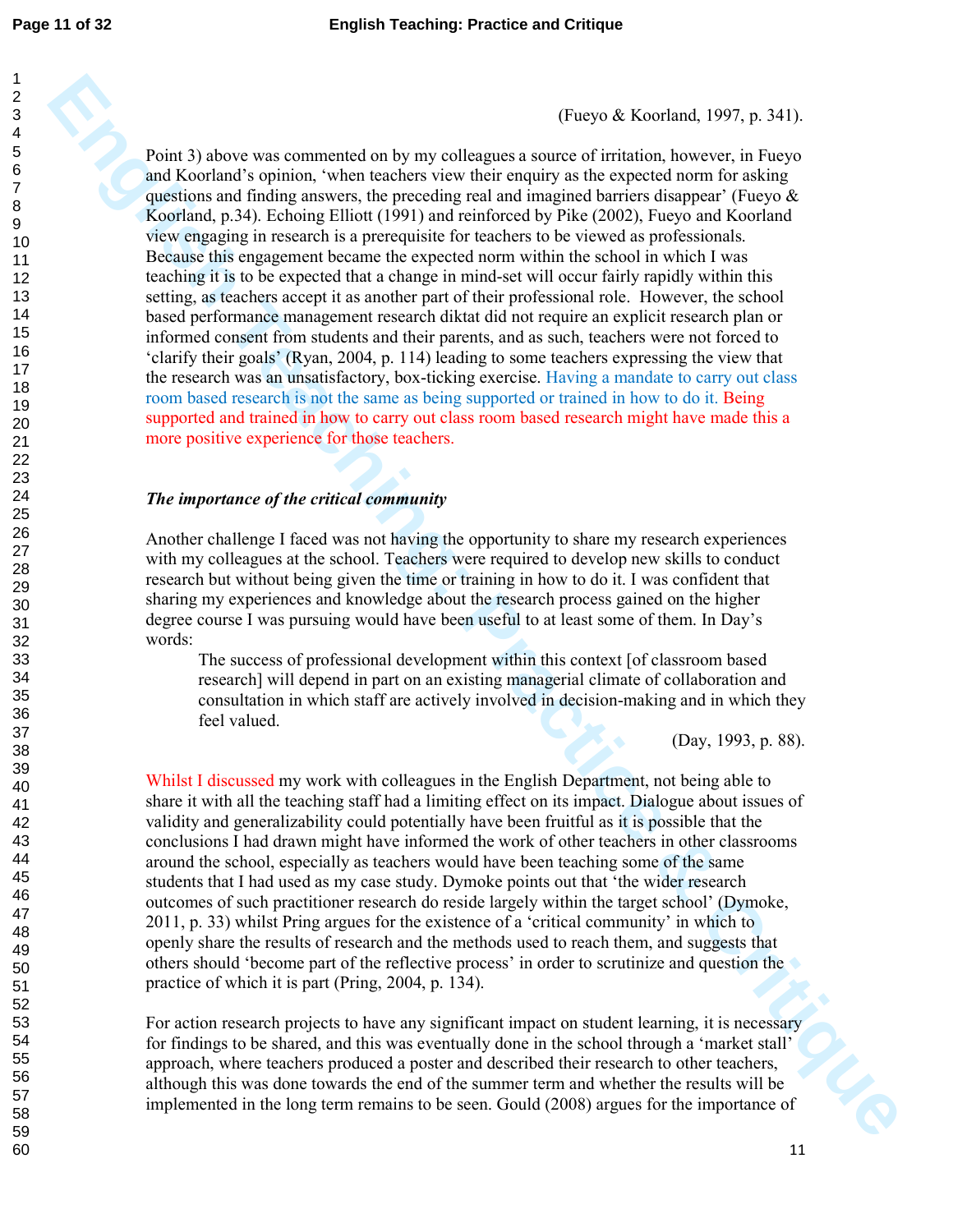the findings of action research projects to be written up and shared, thus making them more accessible and useful to other teachers in the school, if not in the wider community. The MAT has demonstrated commitment to getting teachers to engage with the research process, and it is to be hoped that any gains made will be built upon in the future. However Gould also emphasizes the importance of conditions being created to support teachers in their research, such as by providing time for teachers to meet, discuss and write. In his words,

'Administrators must be … careful about overburdening those people most entrusted with the care of our children' (*ibid*., p. 7).

#### **CONCLUSION AND RECOMMENDATIONS**

#### *The importance of training and collaboration*

In the school in which I worked, CPD was traditionally seen as a 'one-size fits all approach' with no differentiation made between the needs of long serving teachers and Newly Qualified Teachers. Anecdotally, my colleagues reported remembering very little of what they have heard on these training days, and viewed them largely as a waste of time. They are by no means alone in this view; Tomsett's recent polemic asks:

Think about it: when did you last receive training which changed your classroom practice and improved your students' outcomes? In twenty-eight years of teaching I can think of no more than three moments when I have changed my teaching as a consequence of my training.

(Tomsett blog, posted 24/07/16).

If the frequent re-tweeting of this quotation is anything to go by, this depressing state of affairs is widely replicated nationally and the need for good quality CPD across the UK is an issue of current concern. By engaging in their own action research projects, my colleagues were able to choose to research a topic they found 'relevant and engaging' (Gould, 2008, p. 5) and despite initial reluctance to engage with it and problems with organisation, conversations indicate that many of them have felt 'empowered by working collaboratively alongside colleagues to evaluate their practice and try out new strategies' (Elliot, 1991, p. 56). This experience could have been greatly improved for teachers by having access to relevant literature to support their research and some training in research processes, which is potentially an opportunity for university collaboration.

The findings of action research projects to be written in and short, then mixes according that the three interests of the significant of the significant of the significant of the significant of the significant of the sign Some university faculties have long been seats of excellence for research, and now that university roles in Initial Teacher Education in the UK are being eroded due to the many school-based and provider routes available, there is an opportunity for university personnel to share their expertise in research by providing CPD in how to carry out action research in schools and support the needs of teacher-researchers in class. Ryan (2004) describes a classroom based action research project carried out by a university lecturer and a secondary English teacher which demonstrates exactly the sort of gains in understanding of students' experiences that can be made through this type of collaboration, and which might provide a solution to some of the objections raised by teachers. However, Bennett (1993) points out that most teachers do not view the role of teacher-researcher as permanent and argues for the importance of administrative as well as university support in order to encourage teachers to grow into the role of researchers.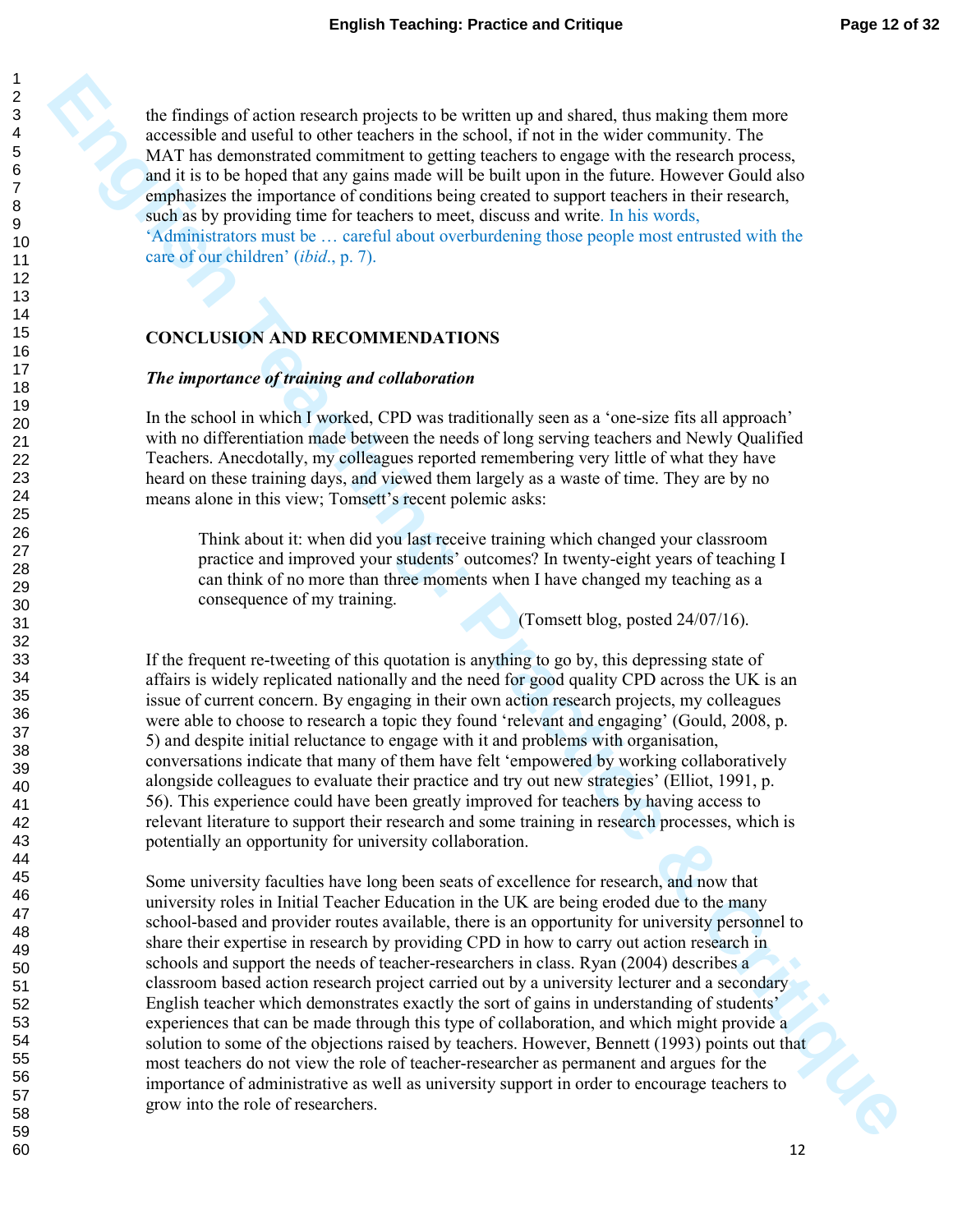### *Personal benefits*

**Personni lone/fits**<br>**Participation in chaseoon based research is empowering as one is challenged to investigate and<br>and physics one form chaseon participation in regular the matrix of the<br>state of the physics between the** Participation in classroom based research is empowering as one is challenged to investigate and improve one's own classroom practice in response to student feedback. It has been suggested that routine can have a deadening effect on teaching practice as 'the classroom tends to be continually reconstructed in its own image' (Bennett, 1993, p.69). Despite some of the difficulties that I have reflected on above, I have found conducting action research to be hugely rewarding, not least because it did have the effect of reinvigorating my classroom practice of some fifteen years. In exploring my students' responses to a variety of teaching approaches I was able to gain valuable insights that have caused me to reflect on and reconsider long held assumptions, and to explore ways in which to improve my practice. As Pike says, 'teaching is de-professionalised when it is reduced to the following of routine technical procedures where independence of judgement is denied' (Pike, 2011, p. 227).

Most valuable for me was the discovery that my students would only engage enthusiastically with creative approaches to texts once they felt confident with the subject matter, which was at odds with my view that creative activities should be used to provoke initial interest and enthusiasm. This fresh understanding of my students' views definitely had an impact on my own teaching, and may, in the future, prove useful for other teachers. The process of carrying out the action research project and seeking students' opinions about the value of the teaching activities I had employed deepened my professional learning and my findings were similar to those of Ryan (2004); carrying out the research 'strengthened [my] teaching decisions as well as informing [my] reflections as [a]researcher[s]' (Ryan, 2004, p. 115).

Some forty years ago Stenhouse argued that 'curriculum research and development ought to belong to the teacher' (Stenhouse, 1975, p. 142) and it is only now that teachers are being actively encouraged to engage in their own research projects. However, teachers alone cannot achieve the desired change and the support of school administrators and university academics must be enlisted if the momentum is to continue to grow.

Stenhouse himself argued, 'curriculum research and development ought to belong to the teacher… I concede that it will take a generation of work, and if the majority of teachers – rather than only the enthusiastic few – are to possess this field of research, that the teacher's professional self-image and conditions of work will have to change' (Stenhouse, 1975, p. 142). Some forty years have passed since Stenhouse made this statement and it is only recently that teachers who talk about research in public are no longer regarded as show offs. However, teachers alone cannot achieve the desired change and the support of school administrators and university academics must be enlisted if the momentum is to continue to grow.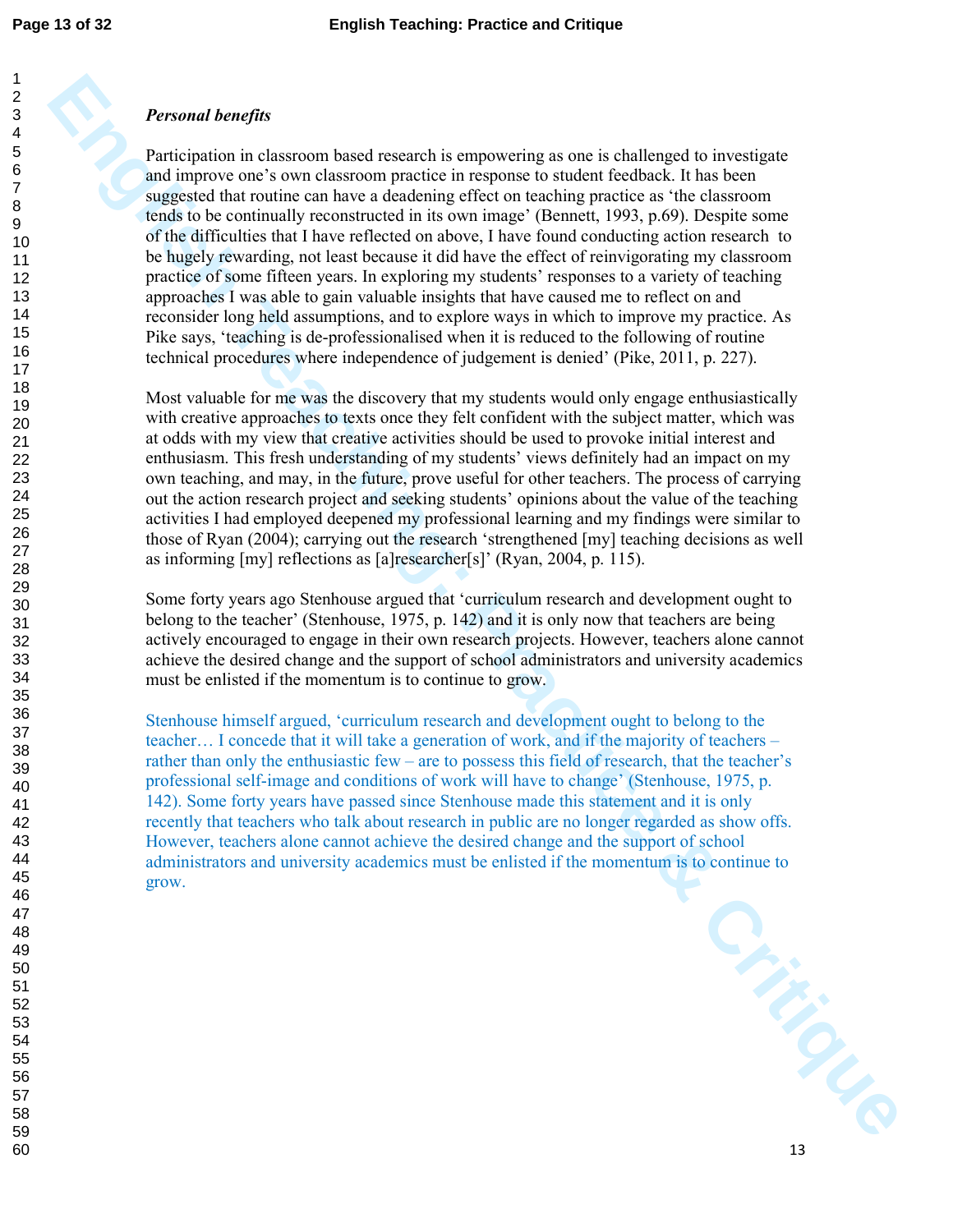### **References**

**Enfrances**<br> **Anderson, L. W. and Krathwold, D. R., et al iEda.) (2001)** *A Taxonomy for Learning***<br>
<b>Zondong and Ansonny A Areword gluones a Taxonomy of Education Overlever.** Ally<br> **E. Brown. Botton, MA (Proteion Education** Anderson, L. W. and Krathwohl, D. R., et al (Eds..) (2001) *A Taxonomy for Learning, Teaching, and Assessing: A Revision of Bloom's Taxonomy of Educational Objectives*. Allyn & Bacon. Boston, MA (Pearson Education Group).

Bennett, C. K. (1993). Teacher-researchers: All dressed up and no place to go? *Educational Leadership*. Oct 1993; 51, 2; ProQuest Social Sciences Premium Collection pp 69-70.

Blakemore, H. (2012) Emergent teacher-researchers: A reflection on the challenges faced when conducting research in the English classroom. *English Teaching: Practice and Critique.* July, 2012, Vol. 11 No. 2 pp.59-69

Borg, S., Sanchez, H. (Eds.) (2015) *International Perspectives on Teacher Research* London: Palgrave Macmillan.

Bousted, M. (2015). Speech to ATL annual conference 31<sup>st</sup> March 2015. Liverpool.

Braun, V. & Clarke, V. (2013). *Successful Qualitative Research: a practical guide for beginners.* London: Sage.

Buckler, S. & Walliman, N. (2016). *Your Dissertation in Education*. London: Sage Publications Ltd.

Carr, W., & Kemmis, S. (1993). Action Research in Education. In M. Hammersley (Ed.), Controversies in classroom research  $(2^{nd}$  ed.) (pp 235-245). Buckingham: Open University Press.

Creswell, J. W. (2009) *Research Design: Qualitative, Quantitative, and Mixed Methods Approaches.* London: Sage.

Crotty, M. (1998). *The Foundations of Social Research.* London: Sage.

Day, C. (1993). Reflection: A Necessary but Not Sufficient Condition for Professional Development, *British Educational Research Journal,* Vol. 19, No.1 pp.83-93.

DfE Teachers' workload diary survey 2013: Research report February 2014 https://www.gov.uk/government/uploads/system/uploads/attachment\_data/file/285941/DFE-RR316.pdf

DfE *Educational Excellence Everywhere* (March 2016) https://www.gov.uk/government/publications/educational-excellence-everywhere

Dymoke, S. (Ed) (2011). *Reflective Teaching and Learning in the Secondary School*. London: Sage.

Elliott, J. (1991). *Action Research for Educational Change*. Milton Keynes: Open University Press.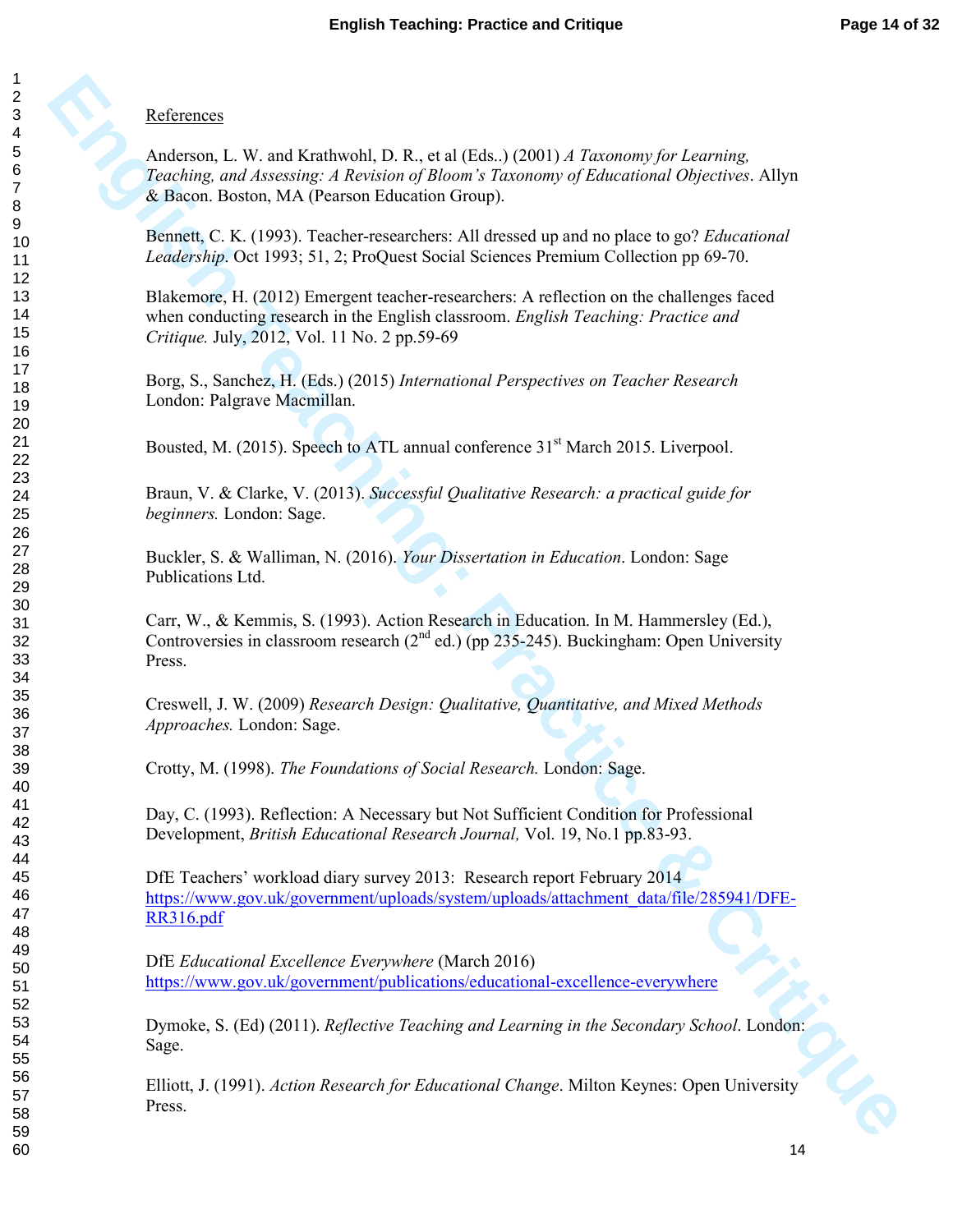Elliott, J. (2015). Educational action research as the quest for virtue in teaching. *Educational Action Research*, 23:1, 4-21

Fueyo, V. & Koorland, M.A. (1997). Teacher as Researcher: A Synonym for Professionalism. *Journal of Teacher Education*, Nov – Dec 1997, Vol. 48, No. 5

Gibson, R. (2000) *Teaching Shakespeare.* Cambridge: Cambridge University Press.

Gould, M.A. (2008). Teacher as Researcher: A Paradigm for Professional Development. *Kappa Delta Pi Record*, Fall 2008; 451: ProQuest Social Sciences Premium Collection pp5- 7.

Hammersley, M. (ed) (1993). *Educational Research: Current Issues*. London: Paul Chapman  $&Co.$ 

Hammersley, M. (2004). Action research: A contradiction in terms?, *Oxford Review of Education*, 30 (2) pp165-81.

**Elliot, J. (2015).** Educational action research as the quest for virtue in teaching. *Educational*<br>Action Research, 23:1.4-21<br>
Preys, V. & Koochand, M.A. (1997). Teachier Mercrono, Var Theories, Var & War Michael Mathema Hargreaves, D. (1996). The Teacher Training Agency Annual Lecture 1996 'Teaching as a Research-based Profession: Possibilities and Prospects' https://eppi.ioe.ac.uk/cms/Portals/0/PDF%20reviews%20and%20summaries/TTA%20Hargre aves%20lecture.pdf

Harrison, J. (2011) 'Professional learning and reflective practitioner' in S. Dymoke, (Ed) *Reflective Teaching and Learning in the Secondary School* (pp6-41). London: Sage.

Iser, W. (1978). *The Act of Reading: A Theory of Aesthetic Response*, London: Routledge.

Martin, S. (2010) Teachers using learning styles: Torn between research and accountability? *Teaching and Teacher Education* 26 (2010) 1583e1591

Miles, M.B., Huberman, A.M. & Saldaña, J. (2014) *Qualitative Data Analysis: A Methods Sourcebook* (3rd ed). Los Angeles: Sage.

Philpott, C. (2016) 'Improving Education for All – Models of Evidence-based Practice' Conference address, Troops to Teachers Consolidation and Review Conference, Warwick,  $14^{th}$  July, 2016

Pike, M.A (2002). Action research for English teaching: ideology, pedagogy and personal growth, *Educational Action Research,* 10:1, pp27-44.

Pike, M.A. (2011). Developing as an Ethical English Teacher: Valuing the Personal and Poetic in Professional Learning, *English in Education,* 45 (3) pp 224 – 235.

ResearchEd (2016) https://twitter.com/researchED1?lang=en-gb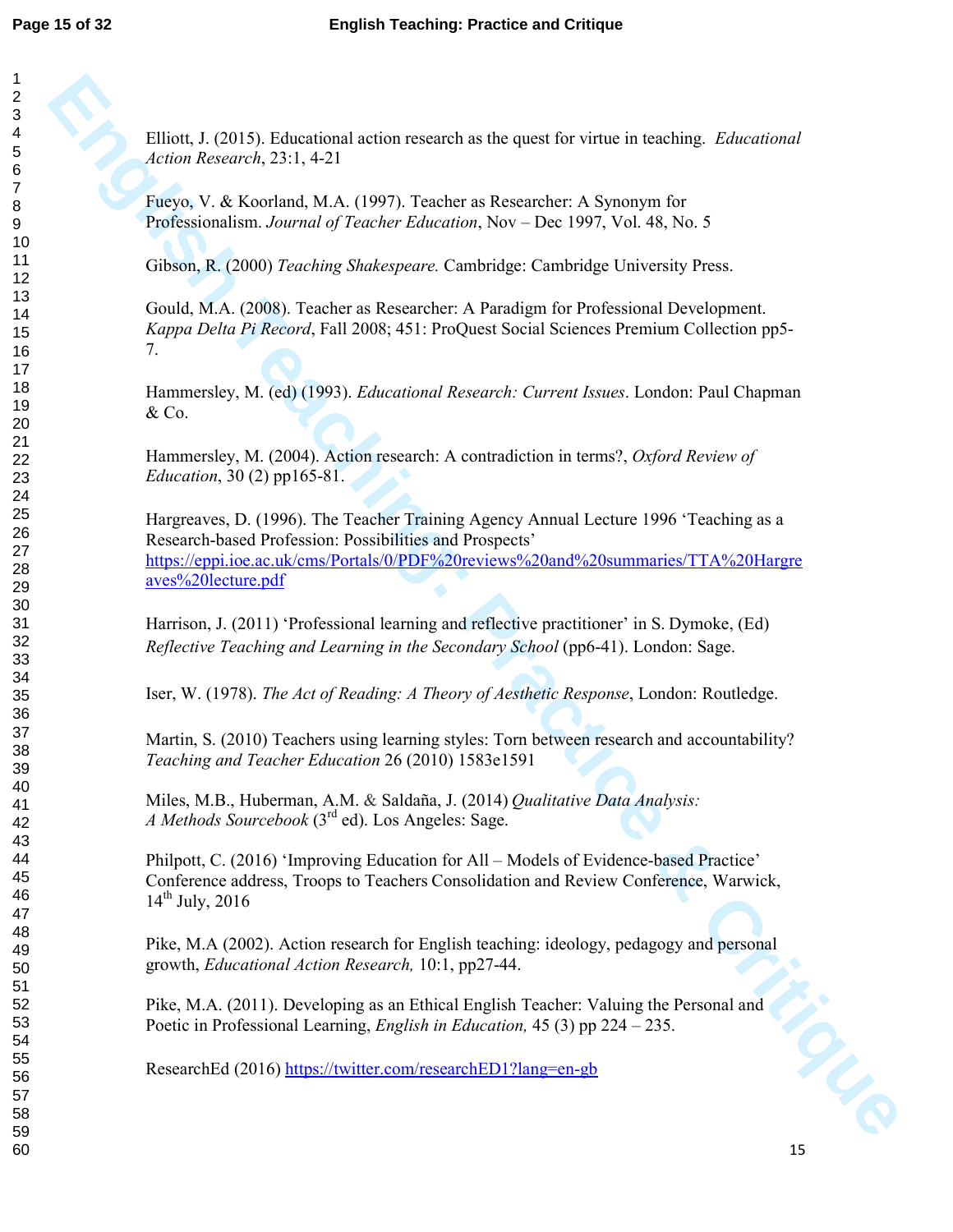Ryan, J. (2004). Lecturer as teacher. Teacher as researcher: Making theory practical. English Teaching: *Practice and Critique*. Sept 2004, Vol 3:2 pp 113-121.

Schön, D. (1983). *The Reflective Practitioner: How Professionals Think in Action*. London: Temple Smith.

**Equity 1, (2004)** Lecture as beached "Teached an executive Making bears practical Truples<br>
Leading: Practice and Critique: Sep 2004, Yell 32 pp 113-121.<br>
Newna, D. (1985). The Refluxation Practicisme: How Professional Pa Stenouse, L. (1975). *Educational Research: An Introduction to Current Curriculum Research and Development*. London: Heinemann.

Stenhouse, L. (1983). *Authority, Education and Emancipation.* London: Heinemann.

Tomsett, J. (2016) https://johntomsett.com/2016/07/24/this-much-i-know-about-how-we-areon-our-own-when-it-comes-to-the-teacher-recruitment-crisis/

Ussher, J.M. (1999). Eclecticism and methodological pluralism; the way forward for feminist research, *Psychology of Women Quarterly*, 23, 41-46.

Wilson, E. (2009). *School-based Research: A guide for education students*. London: Sage.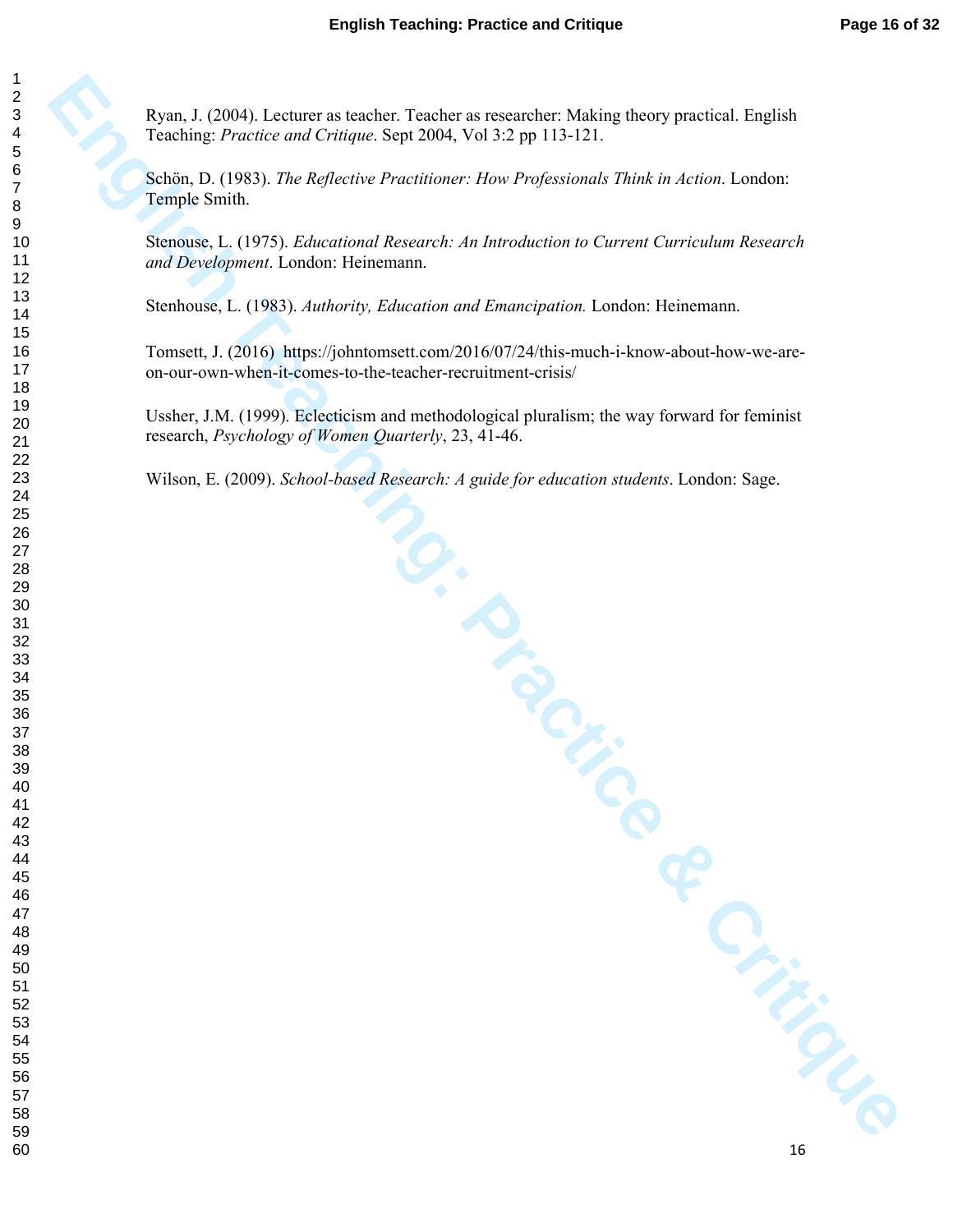### **Classroom based action research with secondary school students of English Literature: a teacher-researcher's reflection.**

### **Purpose**

#### **Design/methodology/approach**

### **Findings**

### **Originality/value**

| <b>Purpose</b><br>- The purpose of this paper is to reflect on some of the professional and practical challenges<br>which emerged during the process of carrying out a small scale action research project into<br>different approaches to teaching English Literature in a Year 9 secondary classroom,<br>completed in part fulfilment of the requirements for a higher degree.<br>Design/methodology/approach<br>- The author narrates an account of some of the difficulties faced by one emergent researcher<br>whilst carrying out educational research in a comprehensive school in England.<br><b>Findings</b><br>- The author suggests that even within a research supportive environment where 'research' is<br>encouraged or expected, there is often limited effort from management to articulate the<br>practicalities or evaluate its effectiveness. Despite this, the author emphasises the benefits to<br>teachers and students of undertaking small scale action research projects into issues of<br>contemporary professional concern in the classroom. The author argues for the involvement<br>of school administrators and universities in supporting teacher-researchers.<br>Originality/value<br>- The value of this research lies in acknowledging some of the challenges that emergent<br>researchers might face in conducting research in the context of the classroom, which might<br>enable other teacher researchers to anticipate and avoid similar problems in their own |         |
|--------------------------------------------------------------------------------------------------------------------------------------------------------------------------------------------------------------------------------------------------------------------------------------------------------------------------------------------------------------------------------------------------------------------------------------------------------------------------------------------------------------------------------------------------------------------------------------------------------------------------------------------------------------------------------------------------------------------------------------------------------------------------------------------------------------------------------------------------------------------------------------------------------------------------------------------------------------------------------------------------------------------------------------------------------------------------------------------------------------------------------------------------------------------------------------------------------------------------------------------------------------------------------------------------------------------------------------------------------------------------------------------------------------------------------------------------------------------------------------------------------|---------|
|                                                                                                                                                                                                                                                                                                                                                                                                                                                                                                                                                                                                                                                                                                                                                                                                                                                                                                                                                                                                                                                                                                                                                                                                                                                                                                                                                                                                                                                                                                        |         |
|                                                                                                                                                                                                                                                                                                                                                                                                                                                                                                                                                                                                                                                                                                                                                                                                                                                                                                                                                                                                                                                                                                                                                                                                                                                                                                                                                                                                                                                                                                        |         |
|                                                                                                                                                                                                                                                                                                                                                                                                                                                                                                                                                                                                                                                                                                                                                                                                                                                                                                                                                                                                                                                                                                                                                                                                                                                                                                                                                                                                                                                                                                        |         |
|                                                                                                                                                                                                                                                                                                                                                                                                                                                                                                                                                                                                                                                                                                                                                                                                                                                                                                                                                                                                                                                                                                                                                                                                                                                                                                                                                                                                                                                                                                        |         |
|                                                                                                                                                                                                                                                                                                                                                                                                                                                                                                                                                                                                                                                                                                                                                                                                                                                                                                                                                                                                                                                                                                                                                                                                                                                                                                                                                                                                                                                                                                        |         |
|                                                                                                                                                                                                                                                                                                                                                                                                                                                                                                                                                                                                                                                                                                                                                                                                                                                                                                                                                                                                                                                                                                                                                                                                                                                                                                                                                                                                                                                                                                        |         |
|                                                                                                                                                                                                                                                                                                                                                                                                                                                                                                                                                                                                                                                                                                                                                                                                                                                                                                                                                                                                                                                                                                                                                                                                                                                                                                                                                                                                                                                                                                        |         |
| research and circumvent criticism from those who believe that educational research should<br>not be carried out by teachers.                                                                                                                                                                                                                                                                                                                                                                                                                                                                                                                                                                                                                                                                                                                                                                                                                                                                                                                                                                                                                                                                                                                                                                                                                                                                                                                                                                           |         |
| TOF                                                                                                                                                                                                                                                                                                                                                                                                                                                                                                                                                                                                                                                                                                                                                                                                                                                                                                                                                                                                                                                                                                                                                                                                                                                                                                                                                                                                                                                                                                    |         |
|                                                                                                                                                                                                                                                                                                                                                                                                                                                                                                                                                                                                                                                                                                                                                                                                                                                                                                                                                                                                                                                                                                                                                                                                                                                                                                                                                                                                                                                                                                        |         |
|                                                                                                                                                                                                                                                                                                                                                                                                                                                                                                                                                                                                                                                                                                                                                                                                                                                                                                                                                                                                                                                                                                                                                                                                                                                                                                                                                                                                                                                                                                        | Critics |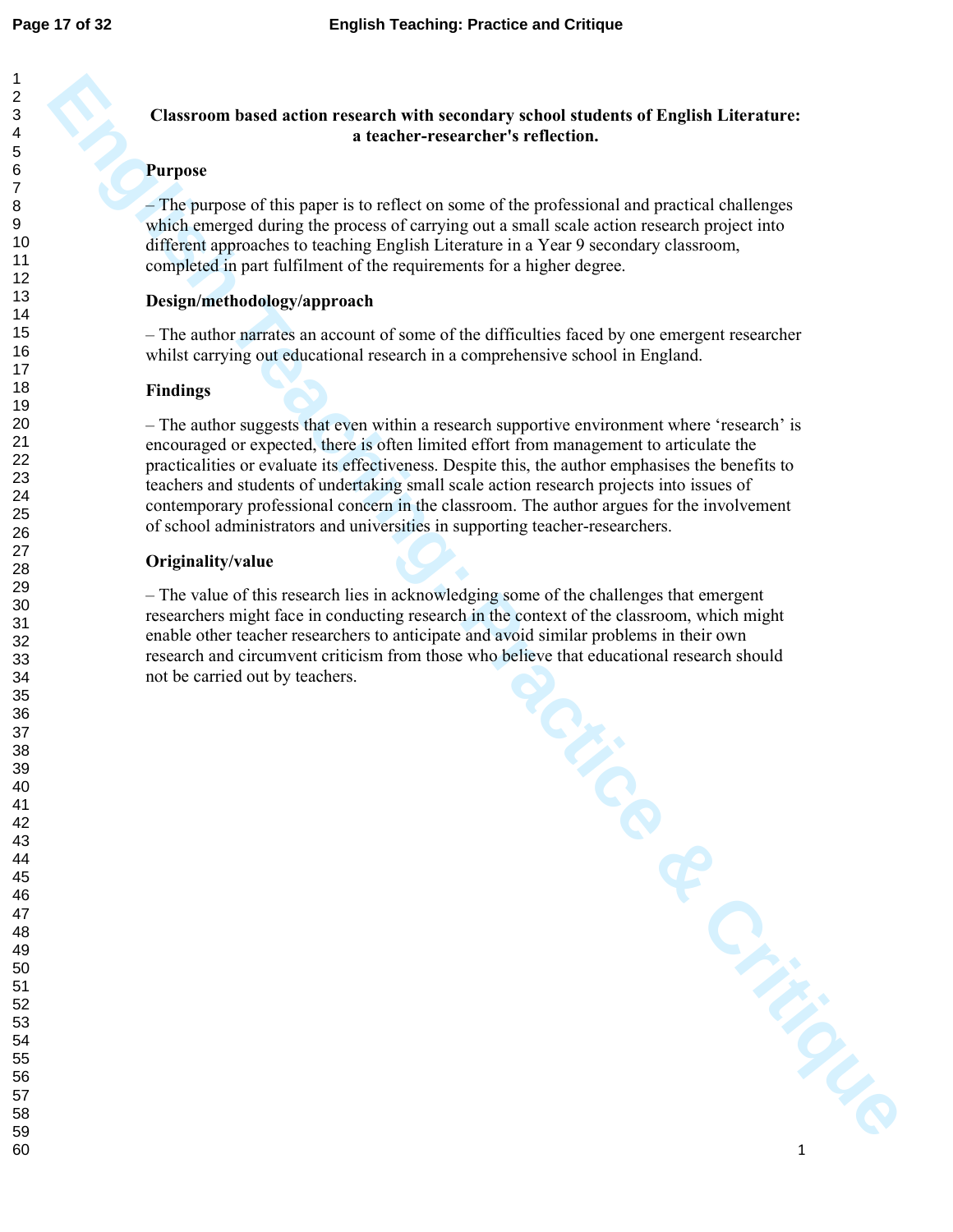### **INTRODUCTION**

**ENTRODUCTION**<br>The distinct for evidence based particle in the chiatroom has lead been arrivalent of formulation<br>complete, see English Teaching Teaching Teaching the control of the subject of the<br>relation of the subject of The desire for evidence based practice in the classroom has long been articulated (for example, see Hargreaves, 1996) and has recently become the subject of renewed attention. Internationally there is much evidence that teachers are becoming increasingly involved in classroom based research (see Borg  $\&$  Sanchez, 2015) and in the UK a government white paper *Educational Excellence Everywhere* (March 2016) emphasized the centrality of evidence based teaching. In response, some schools have appointed school based 'Research Leads' whose role includes supporting teachers in accessing relevant educational research and engaging in research of their own. This growing interest in educational research by teachers throughout the UK is evidenced by twitter feeds such as @researchEd1, which had 15,000 followers at the time of writing. However, whilst there is an increased appetite for teachers to become research active, as yet there is no standardized way for teachers to learn how to become researchers within school, unless they are studying for a higher degree. What compounds the difficulty is the dearth of research about the practicalities of becoming a teacher-researcher and the lack of published accounts of the processes that teacherresearchers go through to guide novices as they negotiate the unforeseen challenges to their own research projects.

This paper makes a self-reflexive evaluation of the professional and practical challenges which emerged during the process of carrying out a classroom based action research project in part fulfilment of a higher degree. The notion of the reflective practitioner is generally accepted as a crucial component of the action research process and the importance of critical reflection on the process of teaching *per se* is emphasised by the fact that it is required evidence for successful completion of most initial teacher training courses in the UK and 'has become a byword for good practice' (Harrison, 2011, p.10). If teachers are to engage in classroom based research then the practice of self-reflection becomes doubly important as they reflect not only on student responses to their teaching but also upon their research design.

### *Why action research?*

Philpott (2016) asserts that educational research cannot be compared with medical or technological research because of the very nature of the subject, the students and teachers. Teaching is not open to the engineering model of research and practice; as Pring has stated, educational research is focussed on complicated transactions with the teacher managing situations which are 'fluid, unpredictable, dynamic' (Pring, 2004, p. 121). What works in one classroom with one set of students may not be appropriate for another context, which is precisely why small scale action research projects are valuable to classroom based practitioners who may recognise elements of what other people have done and be able to use those indicators to predict what might happen in their own settings.

Stenhouse's contribution to the field of action research has been well documented, and his view of the importance of teachers in schools engaging with and carrying out educational research as an integral part of their role, rather than educational research being 'an activity carried out on schools by outsiders' (Hammersley, 1993, p. 211) has been widely advocated in recent years. At a time in the UK when centralised government education policies are planned in offices far removed from the modern classroom, and academics and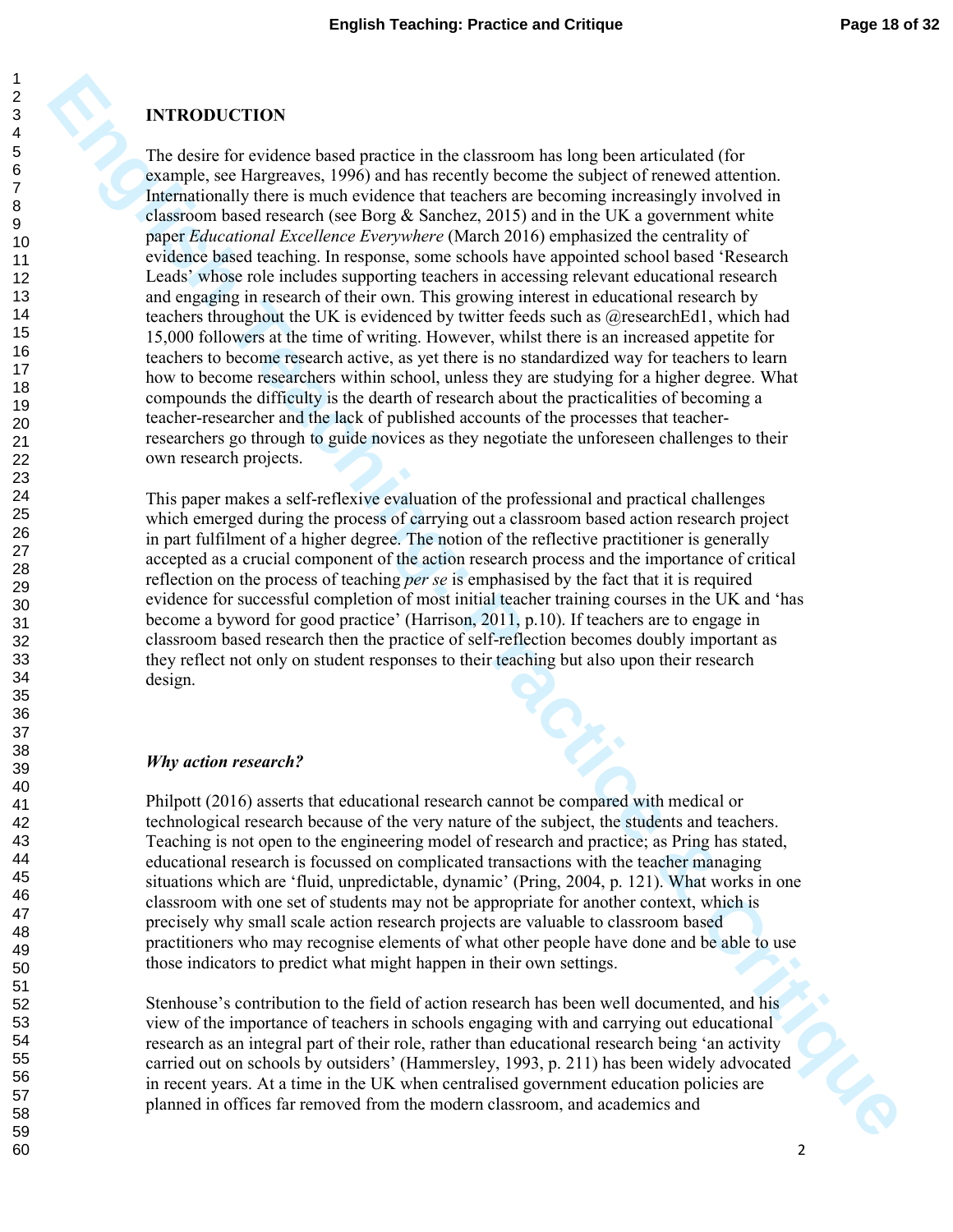60

**Enhanced by sever referred basis.** The Hide' hy then Minister of Natio Invitation Michael Gross Critics Critics Critics Critics Critics Critics Critics Critics Critics Critics Critics Critics Critics Critics Critics Criti educationalists were referred to as 'the Blob' by then Minister of State for Education Michael Gove  $(2014)^1$ , (a reference to an amorphous, jelly-like alien from the 1958 film of the same name), many classroom teachers are left feeling more disenfranchised than ever before. One response to this sense of disempowerment is for teachers to engage in classroom based research, which Elliott suggests can be seen as a form of 'creative resistance' (Elliott, 1991, p. 56) as it encourages teachers to critically assess the specification of a curriculum or particular teaching strategies (as recommended by Stenhouse, 1983), and systematically reflect on their practice to improve it. As policy-makers attempt to make educational outcomes 'more predictable' there is a danger of teachers becoming de-professionalised and 'cast in the role of technical functionaries' (Elliott, 2015, p.19). Pike expresses a similar viewpoint, arguing that 'the values of collegiality and shared responsibility', which are a feature of much teacher-research, can 'enable the profession to fight against hierarchical line management structures that characterise most secondary schools' (Pike, 2002, p.38).

Pike has argued that English teachers, as a distinct group of practitioners, are positioned 'ideologically, culturally and politically to be receptive to and benefit from action research' (Pike, 2002, p. 27). He identified similarities between action research and reader response theory, which he asserted had 'taught us to base the acts of teaching upon the act of reading' (Benton, 1995, p. 336, cited in Pike 2002). In Pike's view, action research is comparable to reader response theory because 'teaching is only valid when it takes account of the experience of the learner' (Pike, 2002, p. 30), in a similar way that reader response theory posits that making sense of the text should always take into account the experience of the reader. Pike named this approach 'responsive teaching' (Pike, 2002, p. 20) and it supports Stenhouse's conception of teaching 'as a process in which the teacher learns how to improve his or her teaching' (cited in Hammersley, 1993, p. 213).

In the same way that reader response theory demands a dynamic engagement with the text in order to create meaning (for example, see Iser, 1978) so action research demands a dynamic engagement with the case study in order to better understand the data produced. This position aligns with my beliefs and it was on this basis that I selected action research as the method for my project, firstly because my principle focus was 'to improve practice rather than to produce knowledge' (Elliott 1991, p. 49) and secondly because as both a reader and a writer, I am sympathetic to a constructionist epistemological stance which underpins my conceptual position that 'the world and what we know of it do not reflect an 'out there' true nature of the world…but what we know of the world is constructed through various discourses and systems of meaning' (Braun & Clarke, 2013, p. 30), and further, 'all meaningful reality as such, is contingent upon human practices, being constructed in and out of interaction between human beings and their world' (Crotty, 1998, p. 42).

iQLIS Although not without its critics, (for example, see Hammersley, 2004) action research enables individual classroom teachers to generate classroom specific research knowledge whilst retaining intellectual control in the process. Although it would be unwise to generalize from such specific research, '… action research in one classroom or school can *illuminate* or be suggestive of practice elsewhere' and thus enable the development of a body of professional knowledge (Pring, 2004, p. 133, emphasis original). In a similar way, I suggest that reflections on the process of carrying out classroom based research can contribute to the development of a body of knowledge about its practice.

 $\overline{a}$ 

 $1$  Michael Gove, UK Secretary of State for Education (2010 – 2014).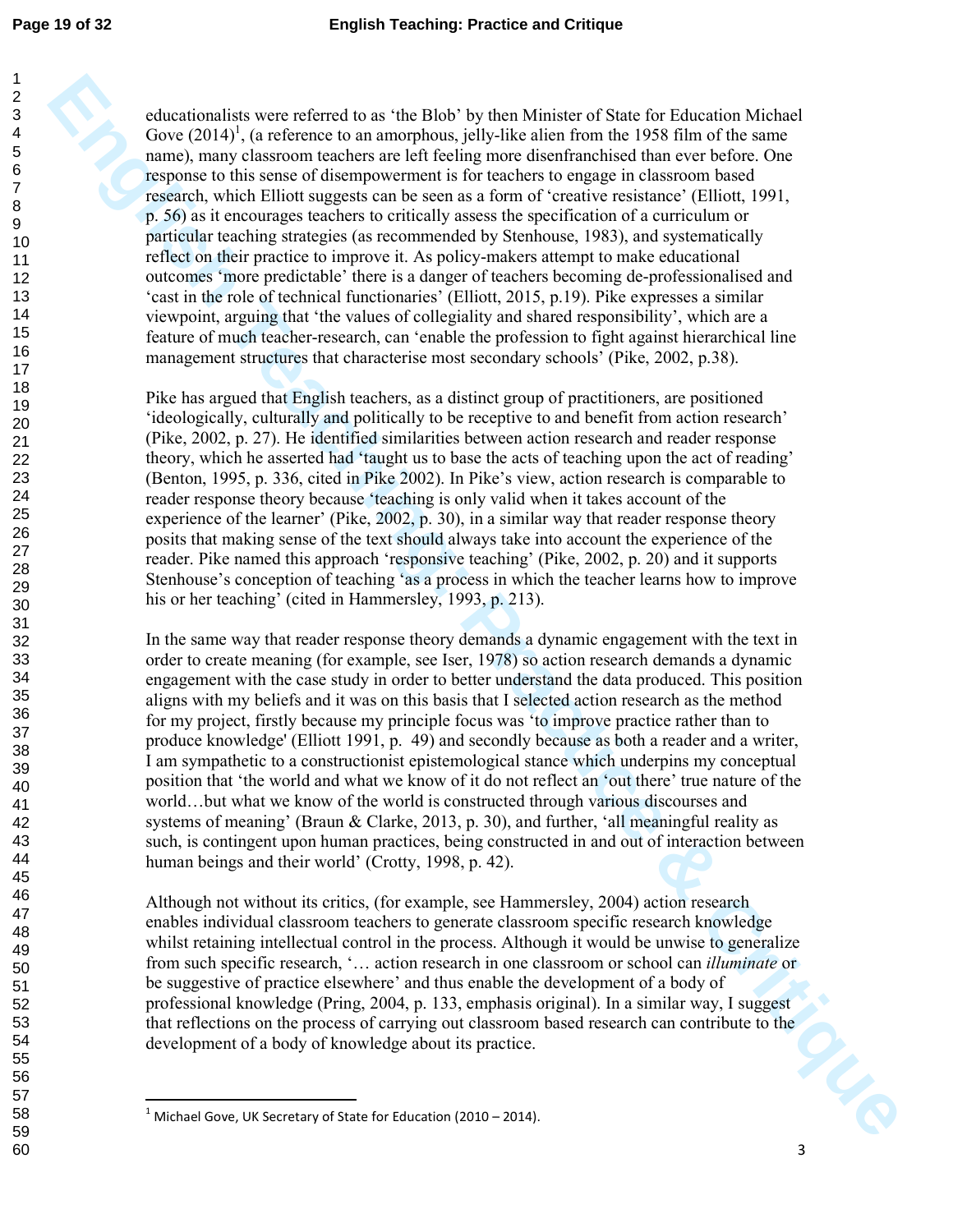### **THE CASE STUDY**

**ETIE CAST STUDY**<br>A croince research eachs to influence the practitioners researched a soon teaching and is obtinued crosses and the properties in the two states in the system of the system can be a state of the system of Action research seeks to influence the practitioner- researcher's own teaching and is ultimately concerned with providing 'authentic insights, rather than universal truths' (Carr  $\&$ Kemmis, 1993, p. 239). My students had reacted negatively to the requirement that they should study Shakespeare every year in secondary school; further probing revealed that problems with understanding the language were largely at the root of their unenthusiastic responses. Therefore, in order to improve my teaching practice and provide a more positive experience for my students, following Pike's conception of responsive teaching I designed a research project with the aim of ascertaining which teaching methodologies students reported as leading to the greatest improvements in their understanding of *Macbeth,* and aimed to answer the overarching research question: What do I observe, and what do my students say about different approaches to teaching *Macbeth*?

Whilst the focus of this article is to illuminate some of the issues that might be faced by teachers carrying out classroom based research, there follows a brief overview of the case study to aid the reader in understanding the project and the challenges I encountered whilst completing it. The first complication I faced was in having to alter my research design due to unexpected changes in the sequence of the curriculum. This meant that much of the literature review was carried out subsequent to the data gathering as I found myself asking new questions in response to my data analysis; this was the first of several frustrating experiences I encountered as I attempted my enquiry, which illuminated some of the difficulties faced by teachers in carrying out classroom based research.

Secondly, I had planned to teach *Macbeth* in a more active way than I eventually did. Following advice in Gibson (2000) that it is in the 'context of dramatic realisation that the plays are most appropriately understood and experienced' (Gibson, 2000, p. xii) I had intended to use drama activities to cement students' understanding of the characters prior to their writing an end of half term assessment. However, the two-day notice period given for lesson observation for the school's performance management cycle meant that I had to cancel some of my planned drama activities, leading to my teaching of *Macbeth* being more staid than I had intended; another example of the difficulties I faced whilst doing research in the school environment, where despite my best efforts I was not completely in control of my sequence of lessons.

#### *The sample*

The sample was a mixed gender class of 31 Year 9 students consisting of 11 girls and 20 boys in a large comprehensive school in the rural east midlands of England during the academic year 2015-2016. 30 of these students were White British and none spoke English as an additional language. Using a government produced standardised assessment model students were considered to be of broadly middle ability. None were assessed as having special educational needs or an education, health and care plan. Five students, all boys, were deemed to be disadvantaged students for whom the school received pupil premium funding (additional government subsidy to support looked after children or students who are known to<br>be eligible for free school meals). be eligible for free school meals).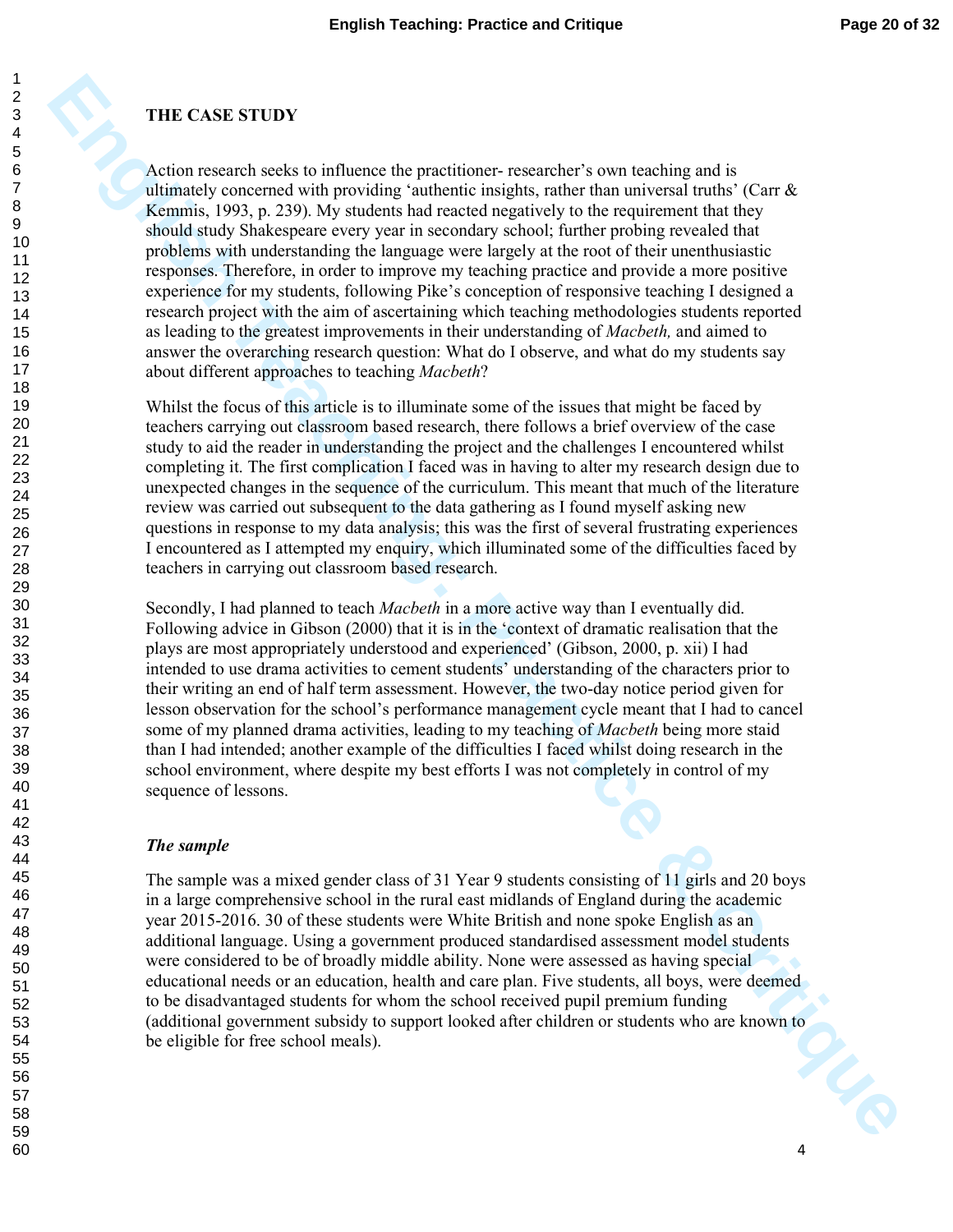A recent inspection report stated that students across the school often lacked independence in lessons and failed to challenge themselves  $(OFSTED<sup>2</sup>$  December 2015). This characteristic had been noted in this particular class during a performance management review observation where students were perceived to be "inclined to take the easier option in their learning" (principal's comment, 2015).

The class met four days a week, with me teaching two days and my colleague teaching two also. The organisation of the English Department meant that all teachers were required to follow existing schemes of work, albeit differentiated for their students, and we were expected to be teaching the same lessons at the same time, using the same PowerPoint, leaving little room to go *off piste* to pursue unexpected lines of enquiry during lessons. Pike's notion of 'creative resistance' was therefore highly appealing; I could legitimately disregard 'hierarchical line management structures' (Pike, 2002, p. 38) without fear of censure, as I was doing so in the name of research.

### *Ethical considerations*

l,

The school was part of a Multi Academy Trust (MAT, a network of partner schools) that required all teachers to engage in educational research as part of their performance management requirements; welcome evidence that teacher-led research is becoming a priority in some UK schools. Key members of the administration were aware of the details of my project as part of my higher degree and in fulfilment of Continuing Professional Development (CPD) requirements. All students and their parents were requested by letter to consent to participate in the research and through this process gave their permission to quote any utterances or materials they produced.

### **CLASSROOM BASED FINDINGS ABOUT THE PROCESS OF RESEARCH**

### *The challenges of gathering sufficient data*

A neare in equation regard state distributed in the state of 10.8 in the state of the state of the state of the state of the state of the state of the state of the state of the state of the state of the state of the state As a qualitative researcher, I view triangulation as a means of getting a 'richer or fuller story, rather than a more accurate one' (Braun & Clarke, 2013, p. 286) and appreciate Jane Ussher's use of a jigsaw metaphor to describe the triangulation process: 'it is only when we put the different pieces of the jigsaw together that we see a broader picture and gain some insight into the complexity of our research' (Ussher 1999, p. 43). Working within an interpretivist framework this triangulation was intended to bring 'different kinds of evidence into some kind of relationship with each other' (Elliott, 1991, p. 82) in order to present a thicker description of my students' perceptions which would enable the reader of my research project to better judge the veracity of my claims.

Data gathering methods included having students draw visual representations of their previous studies of Shakespeare which provided an overview of earlier experiences and

 The Office for Standards in Education, Children's Services and Skills. A UK non-ministerial department which inspects and regulates services providing education and skills for learners of all ages.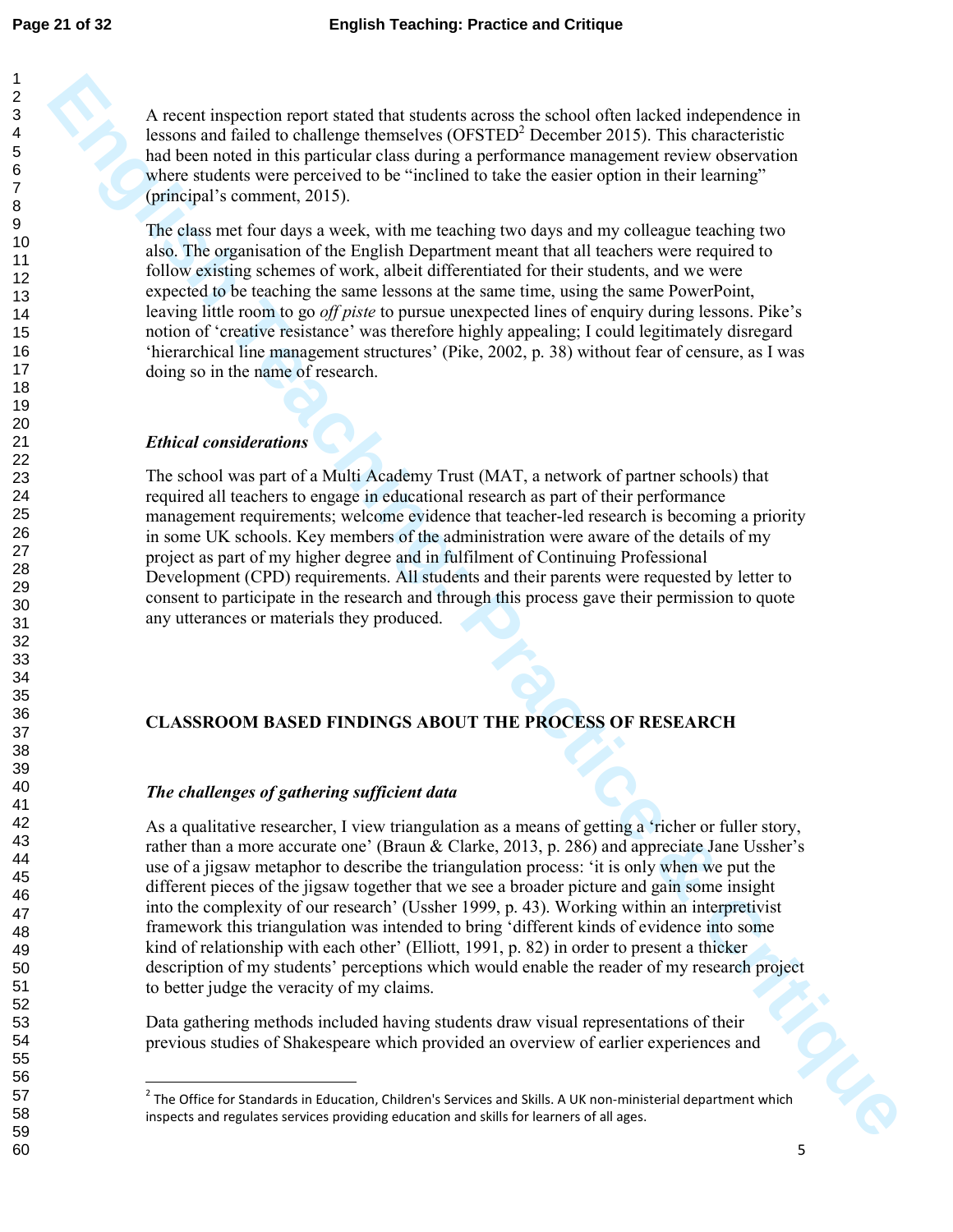attitudes; a numerical survey which enabled baseline quantitative analysis of the reasons for their initial negative responses to the prospect of studying Shakespeare; open ended questionnaires designed to collect feedback on lessons; documentary analysis of student work, and semi-structured interviews which enabled me to explore more deeply students' experiences of lessons and which I viewed as the most important data source.

Drawing on advice in Miles, Huberman and Saldaña (2014) I interpreted my data inductively by using the three interlinked streams which they term 'data condensation', 'data display' and 'conclusion drawing/verification' (Miles, Huberman & Saldaña, 2014, p14), however, despite the variety of methods described above achieving sufficient data proved to be problematic for the reasons detailed below.

#### *Questionnaires*

**Entraine a momentual strong which drainled hundren quantitative analysis of the neasons for the properties of the properties of the present of the present of the properties of the state of the control of the state of the** At the end of the scheme of work I asked students to complete a questionnaire as a ten minute starter activity, which was designed to elicit their views and experiences of each *Macbeth* lesson, with a focus on which teaching approaches had contributed to their greater understanding of the text or added to their overall enjoyment of learning Shakespeare. In the spirit of ethical acceptability I informed students that completion was optional, and that I would assume those who completed it had given me consent to add their views to my data analysis. An alternative use of the time was to improve work in exercise books with my individual assistance. On reflection, this approach meant that students did not feel any urgency to complete the questionnaire and took longer than I had anticipated. I did not consider it an appropriate use of lesson time to go beyond the allocated ten minutes, so when I collected the questionnaires for analysis it was clear that many students had not had time to answer all the questions. The result was that question 6, which I viewed as the most important; 'Have we done anything in lessons that has helped you to understand the language better?' was left unanswered by most of the class, many of whom had reached only as far as question 4. I learnt from this to position the most important question at or near the beginning of questionnaires in the future.

The data collected from the questionnaires revealed contradictions to comments students had made previously in class; evidence of the 'messy complexity' of case study research carried out in the classroom (Elliott 1991, p. 52). In order to probe this further I produced a second questionnaire which was designed to clarify the answers given to the first one and was more balanced, in that it also gave the opportunity for students to comment on anything they had not enjoyed or any activities they had found to be unhelpful. This time I made it clear that I expected all students to answer all questions, and that if they wrote their names on the papers I would take that as their informed consent for me to analyse responses for the research project. I repeated question 6 (above) and this time put it at number 3, to ensure that all students had a chance to answer it before the time was up. However, having students write their names on the papers might have led to them not being entirely honest in their responses for a variety of reasons, perhaps for fear of censure or maybe even not wanting to upset me with negative responses.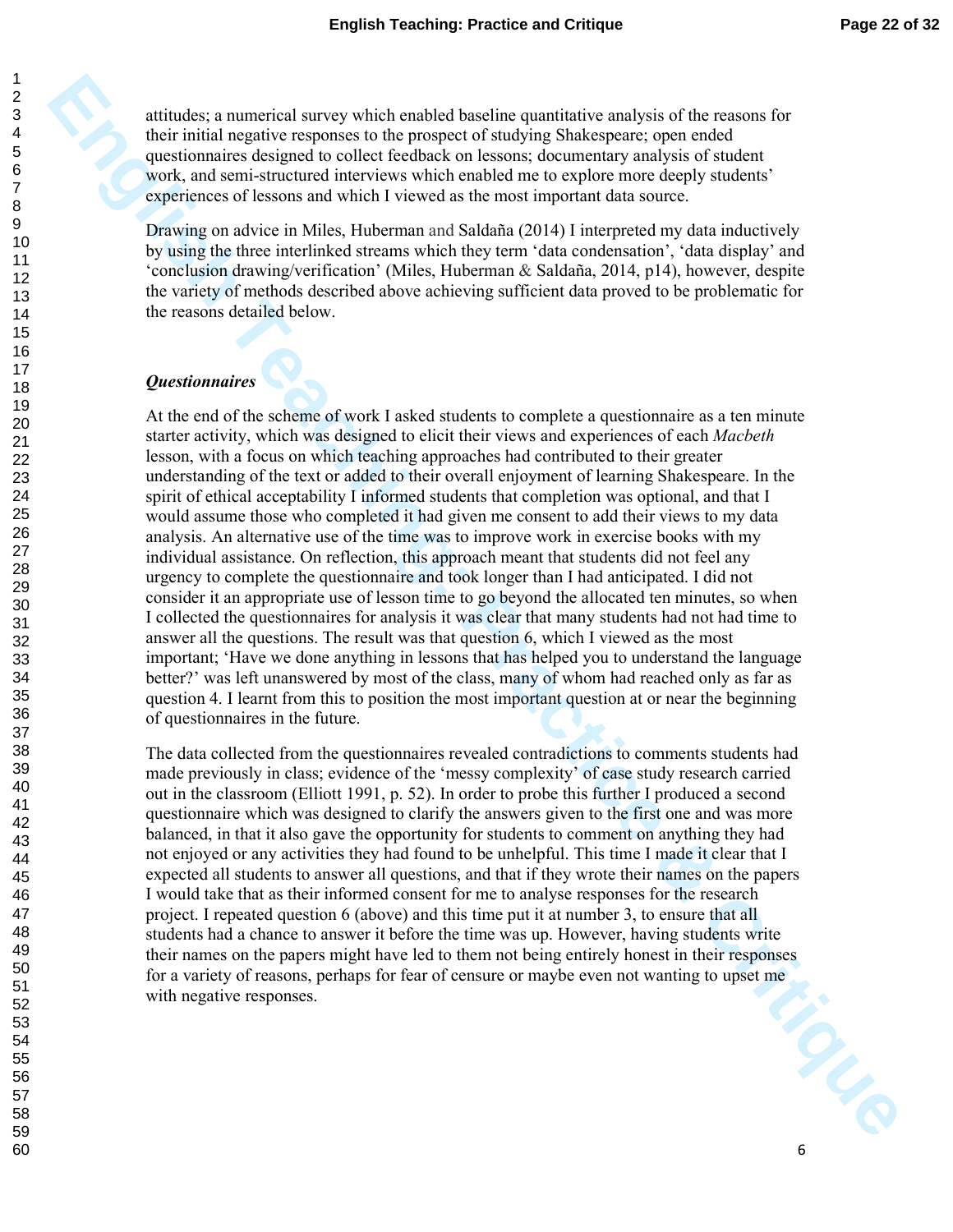#### *Semi-structured interviews*

In order to ensure I had fully understood students' responses to the questionnaires, I carried out semi-structured interviews as a means of triangulation. Because of the unpredictable behaviour of some individuals in the class it was not possible to carry out recorded interviews in lesson time whilst the rest of the students carried on quietly with their work, so I asked students to come back at lunch time for an audio-recorded discussion about their experiences of lessons. Asking students to volunteer to give up their free time was a risky strategy and I was disappointed that despite most students agreeing to come, only five actually turned up.

Two girls and two boys came at the beginning of lunch, and one girl came on her own later. Because they had volunteered to come I could be sure of their informed consent, however, these students cannot necessarily be taken as representative of the class for a number of reasons. Firstly, the fact that they volunteered to give up part of their lunch time indicates that they were interested in discussing their experiences of lessons, and by extension keen to have a voice in the content of subsequent classes. Secondly, the two girls in the first group were high achieving students who were confidently able to articulate their views on any given subject, were highly motivated, and not only completed work in all lessons and did good quality homework, they also fell naturally into the role of helping other students around them, thus demonstrating an intrinsic valuing of education both for themselves and others.

**English Teaching Constant Constant Constant Constant Constant Constant Constant Constant Constant Constant Constant Constant Constant Constant Constant Constant Constant Constant Constant Constant Constant Constant Consta** Of the two boys, one was another hard working, highly motivated student, although deemed less academically able than the two girls as evidenced by his half-termly assessment scores, and the second was a student considered to be disadvantaged and for whom the school received pupil premium funding. I was both surprised and pleased that he came to the interview as I felt this demonstrated a hitherto hidden interest in his education that he masked with a lackadaisical approach to lessons, and revealed a quality that I probably would not have seen had I not been engaged in the research process. However, it could also be that he only came because he was encouraged to by his more committed friends. The girl who came on her own at the end of lunch was a very quiet and shy student who was also highly motivated and hard working. Although she was not confident in speaking up in class, she was candid in her responses to me in a one-to-one situation.

When I later questioned students in class about why they had not come to see me at lunch time, many said they had intended to but had simply forgotten or that the lunch queue was too long so they ran out of time. This neatly illustrates another issue with classroom based research; as well as the time required of the teacher to plan and carry it out, it also demands time of students to participate and contribute to the data collection. Because they expressed their willingness to be interviewed, I overcame this problem by taking small groups of students out of my colleague's lesson with his consent, to interview privately. This was ethically acceptable as the teacher had planned a lesson that would allow for groups of students being removed for fifteen minutes at a time, so that their progress in the lesson would not be compromised.

All students were allocated to sub-groups of five or six and given a time slot of fifteen minutes. I wanted to hear all students' views, as it was important to me that they realised I valued their opinions, irrespective of whether or not I was analysing their responses as research data. Each group had the option to choose whether their interviews were soundrecorded, thus ensuring I had their informed consent. I asked pre-prepared, non-directional questions (drawing on advice in Creswell, 2009) and interviewed students in the familiar surroundings of our usual classroom which enabled the 'relative normality' that is important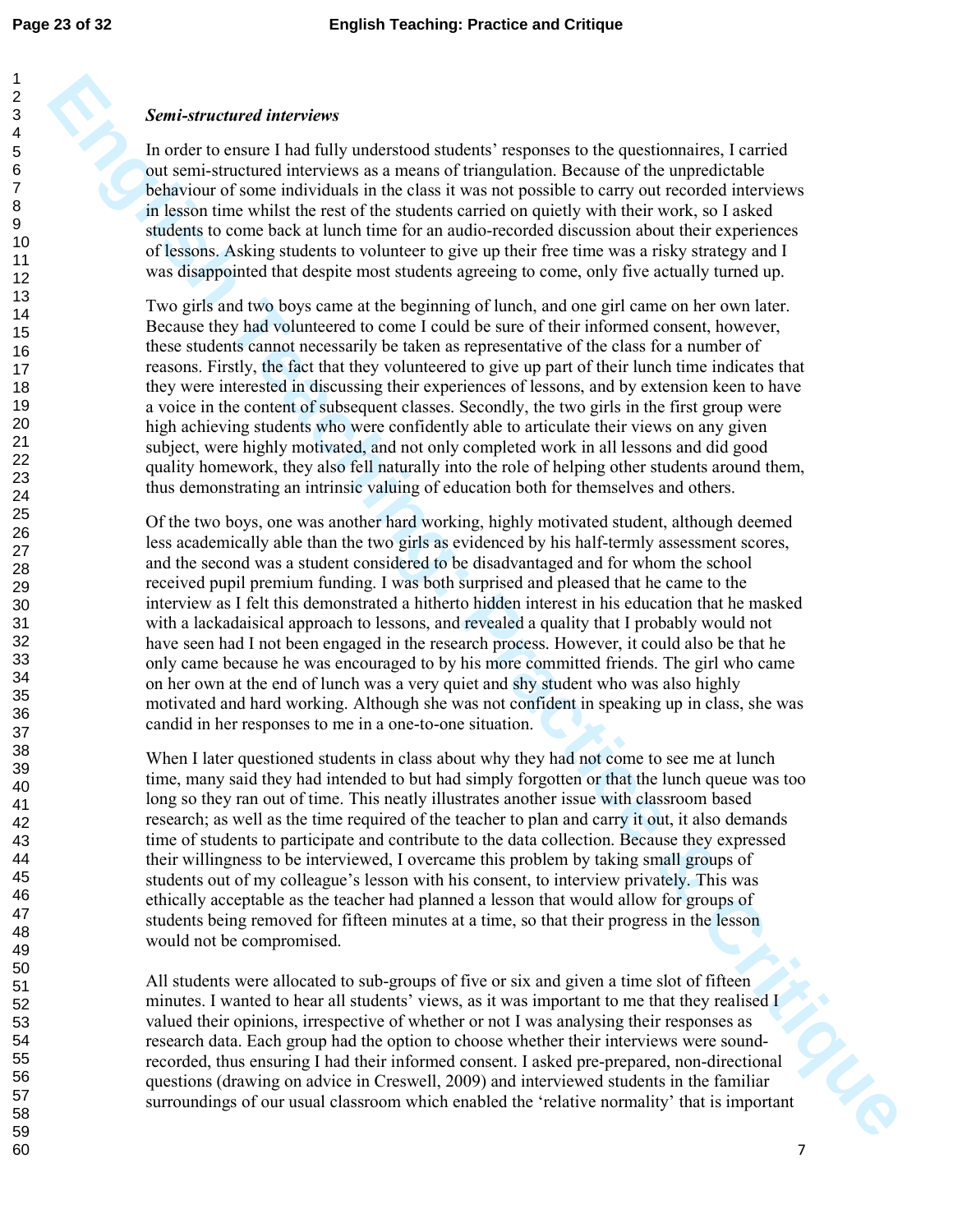to make interviewees feel relaxed and able to respond fully (Buckler and Walliman 2016, p. 191). Further, I interviewed them in friendship groups, as I anticipated this would allow greater confidence in responding openly about their experiences, however this approach led to issues of its own as there was the risk that students would respond in ways to please their friends. This was illustrated when the girl who had come on her own to the aforementioned lunch time interview gave a completely contradictory answer to a similar question when she was with her friends.

Of the eight groups interviewed, four groups agreed to have their interviews sound-recorded; however the quality of the sound recording, which had been very good for the first round of interviews, was inexplicably poor for the second round and on replaying it was sometimes impossible to hear clearly what students had said. I learnt from this to sound test audio equipment before every interview. This technical failure coupled with some students being unwilling to be recorded at all meant that I could not use all the comments that were uttered in writing up my findings, although there were enough similarities in the data collected for me to be confident that my interpretations were representative of the overall views of the class.

I transcribed the interviews and manually coded for patterns and general themes relating to greater understanding of the play by using a spread sheet. Similar to Blakemore's assessment I found the process to be drawn out and wondered whether having access to coding programmes might have made my analysis of the data 'more meaningful' (Blakemore, 2012, p. 68). Learning how to analyse qualitative data was time consuming and required much reading around the subject, and raises questions about reliability when data analysis is carried out by novice teacher-researchers who may have had limited training and support and who might therefore privilege some data that fits with the research questions at the expense of less dramatic or more conflicted responses.

Its make meteorogens feel nelsword online to repopent (i.d.) (Hacker and Warbours 2016, p<br> **EST)** trained the meteorogens of the method of grange, a functional time same of the statistical<br> **English Teaching System Critica** A further ethical consideration arose from the interviews when some students used my question about how to improve English lessons as an opportunity to criticise other teachers. Because I had guaranteed anonymity and confidentially, they felt able to speak freely, however I did not encourage their comments and prompted them to reflect instead on the positive aspects of those lessons. However, it did make me feel uneasy as I was worried that by allowing students to speak without restrictions I might be undermining the professional status of other teachers. As Elliott states, a teacher-researcher's response to such a dilemma might be to 'suppress, restrict or structure the critiques of pupils' to avoid hearing criticism ('negative or otherwise') of particular teachers (Elliott, 1991, pp. 58-59). Elliott does not view this as a helpful approach, and I believed such a stance would undermine the validity of student feedback, as they would not be able to be entirely honest. Such restriction 'communicates a protectionist and conservative message' (Elliott, 1991, p. 59) which is at odds with the spirit of openness I was trying to facilitate.

#### *The importance of critical reflection*

I based my evolving teaching sequence on my students' reports of their experiences of lessons using Pike's 'responsive teaching' as a model, which is a similar concept to the notion of the 'reflective practitioner' posited by Schön who referred to a 'reflective conversation with the situation' (Schön, 1983, p.42) and which is described by Wilson as teachers 'retrospectively analysing their own actions and attempting to determine how these actions influence classroom events' (Wilson, 2009, p. 7). However, despite critical reflection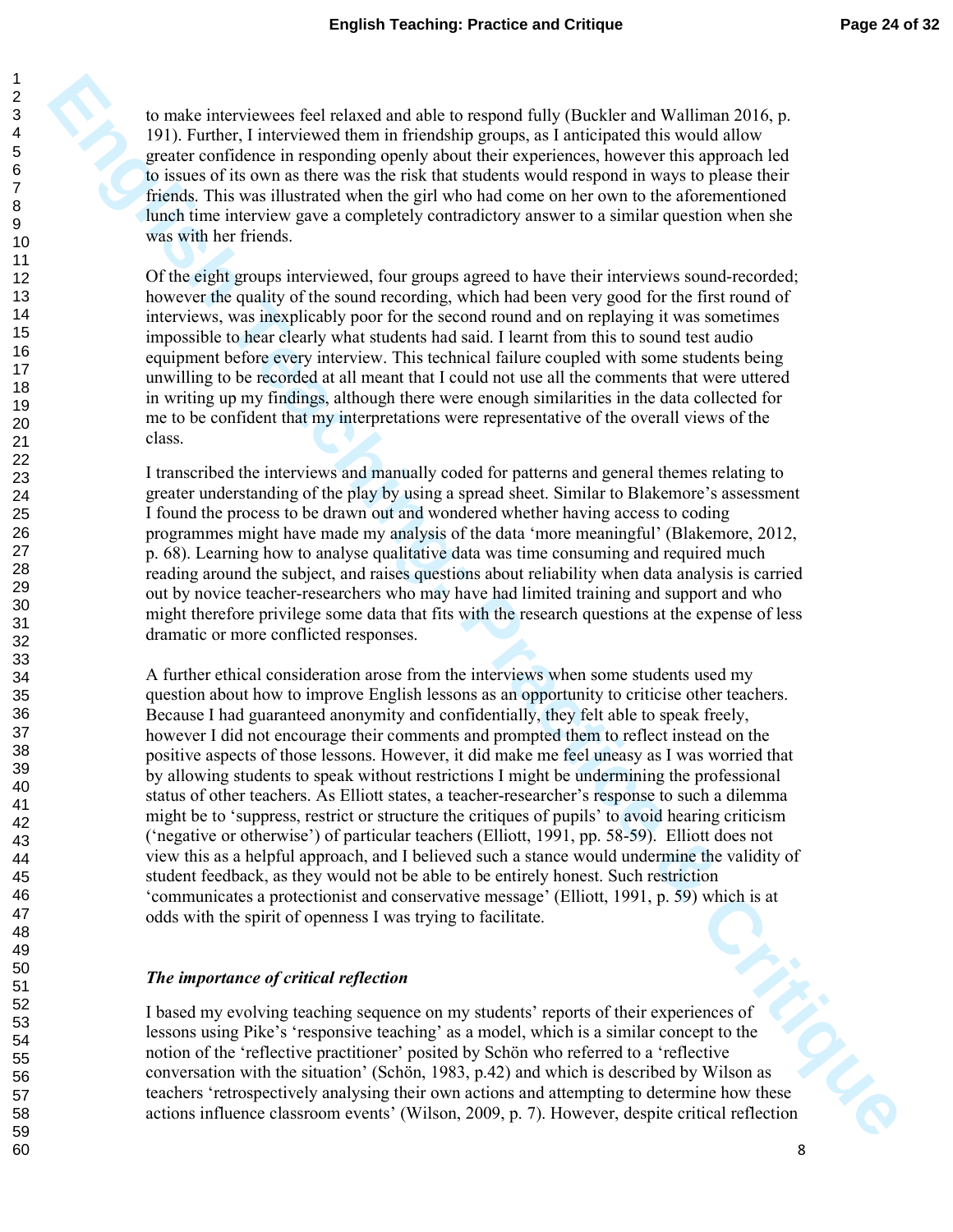**English the control component of thy stank), one of the munner bride pays 1 food some in the munner bride in the munner bride in the control of the munder of the munder of the munder of the munder of the munder of the mu** being a crucial component of my study, one of the main challenges I faced was in finding time for it immediately after lessons in order to react to students' responses and plan activities which enabled them to make progress. No sooner had the case study class left, then my next class would be lining up noisily in the corridor. I partially overcame this by jotting down quick notes at the end of each lesson, but having more time for deeper reflection immediately, when impressions and perceptions were fresh, would have enabled a more complete reflective cycle. As Day reminds us, reflection is 'an essential part of the learning process' (Day, 1993, p. 83), however, I experienced Handal's observation that normal conditions in school mean that school-based action research could result in an incomplete 'self-reflective' spiral (cited in Day, 1993). In Day's view, 'the normal sequence of events is that teachers spend most of their time on planning and acting (constructing practice) and less on observation and reflection (deconstructing practice)' (Day,1993, p. 85). My reflections were often hurried and therefore unsatisfactory; as a result the following research cycle did not always follow logically from the one preceding it, leading to a faulty emergent research design, despite my having the support and advice of a university tutor. This raises important questions about whether it is possible for a teacher-researcher to create a cohesive research design without the guidance of a more experienced other.

#### *The key findings from the study*

Whilst interviews are invaluable in allowing the teacher-researcher the opportunity to access students' perceptions of their learning in a way that is otherwise not possible during the normal course of a lesson, it is important to recognise that students themselves were reconstructing events from a distance as they reflected on lessons they had experienced some weeks back, and the analysis of the interviews was my own interpretation of what they said, and therefore cannot be deemed to be an authoritative explanation. Nevertheless, the clear message that came from my students was that many of them appreciated and benefitted from teacher-led instruction in language analysis, and only once they felt confident with their understanding of the play were they willing to engage in the creative activities that followed.

Conversely, when students did not have a clear understanding of the language, they viewed creative activities as purposeless and were unwilling to participate in them. Whilst I had noted in my reflections that students had not engaged with some tasks, it was not until I had carried out interviews and data analysis that I was able to recognize the importance of students feeling confident in their understanding of the text before they wanted to engage in the more challenging imaginative responses which would lead to deeper learning. This was at odds with the way I had conceptualized the lessons, where creative activities were to be used as a means of initial exploration and engagement.

This finding coheres with Anderson and Krathwohl's (2001) revision of Bloom's taxonomy, where creativity is positioned at the top of the pyramid, and the implications for my future teaching are clear. In order for students to be willing to engage with more challenging creative activities they must first have had adequate teacher input to enable them to feel confident in their understanding of the text. Asking students to explore the text through creative activities prior to giving them a firm grounding in the understanding of it is, in their view, akin to setting them up for failure, and as a result they will be unwilling to participate.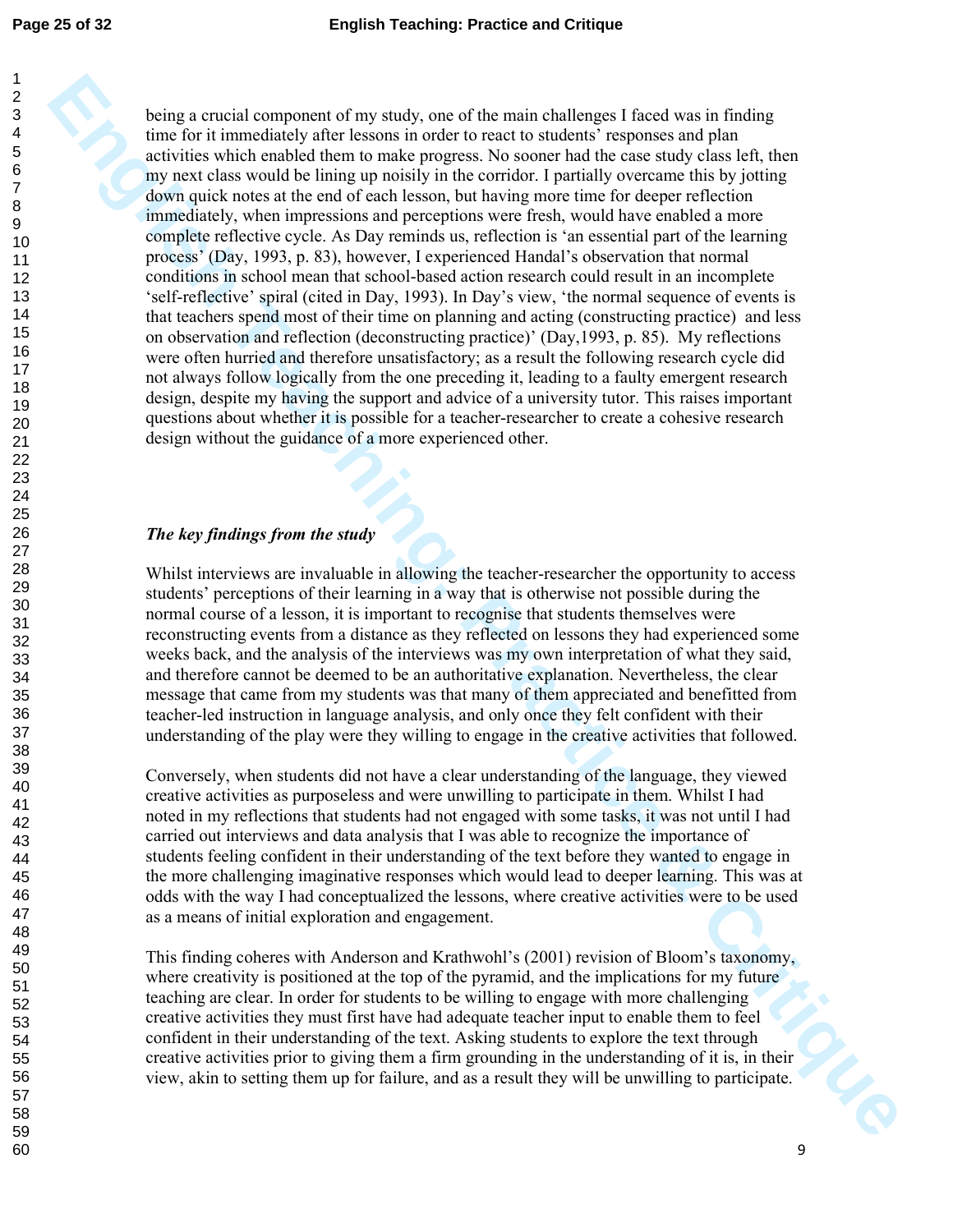#### **SCHOOL WIDE FINDINGS ABOUT THE PROCESS OF RESEARCH**

One of the main challenges to achieving the aim of getting all classroom practitioners to engage with educational research lies in altering the mind-set of some teachers. Martin's exploration of teachers' use of learning styles exposed a disconnect between educational research and professional practice in the UK (Martin, 2010). His study revealed that assigning learning styles randomly to students would give teachers as much information as they had from using the Kolb test (Martin, 2010, p. 1586). When confronted with the research evidence, almost all teachers involved in the study confirmed they were unaware of the large body of research critiquing learning styles. Crucially, since undergoing teacher training 'they had had relatively little (in most cases no) contact with research literature' (Martin, 2010, p*.*1589), which endorses my experience of colleagues in the English department in school and is precisely why the role of the Research Lead is such an important one.

**ECHOOL WIDE FRIDINGS ABOUT THE PROCESS OF RESEARCH<br>One of the main challenges to achieving the sim of getting all chancom practitiones to<br>english the simulation of the critical control and the proposition of the<br>critical** As Elliott rightly points out, finding the time to conduct classroom based research is one of the main barriers to teachers engaging in it. In his view, this situation has come about because many teachers see research as 'a mode of knowledge production that is external to their practice as teachers… their role is to apply the findings of research to their practice' (Elliott, 2015, p. 18). However, if Martin's experience is anything to go by, this application is currently not happening. Elliott suggests that 'teachers will be resistant to research if they see it as an additional burden on them at a time when performance management measurements mean teachers are being held more publicly accountable for their teaching'. I witnessed this attitude first hand from colleagues in school when it was announced during a staff briefing in October 2015 that one of the compulsory performance management indicators for that academic year was to be that all teachers should conduct classroom based research. Some teachers were resistant to the idea on the basis that this would add to their already (in their opinion) unmanageable workload. In Elliott's view, ''No time to do research' implies 'no time to develop my teaching in any fundamental sense'' (Elliott, 2015, p.19). However, at a time when teachers in the UK report average working hours of 59 per week (primary) and 55 per week (secondary) (DfE 2013 teacher workload diary survey) and teaching has been described as 'incompatible with normal life' (Bousted, 2015), it would be unwise to underestimate the impact of adding tasks to a work force already at breaking point, especially if the value of those tasks is not immediately obvious to the beleaguered classroom teacher.

Fueyo and Koorland (1997) listed other frequently cited reasons for teachers not conducting research:

- 1) I don't know enough to conduct research.
- 2) Research is something the university faculty should do.
- 3) I can't do research with my fellow teachers because they're too disorganized.
- 4) I don't want to rock the boat with new ideas.

(Fueyo & Koorland, 1997, p. 341).

Point 3) above was commented on by my colleagues a source of irritation, however, in Fueyo and Koorland's opinion, 'when teachers view their enquiry as the expected norm for asking questions and finding answers, the preceding real and imagined barriers disappear' (Fueyo  $\&$ Koorland, p.34). Echoing Elliott (1991) and reinforced by Pike (2002), Fueyo and Koorland view engaging in research is a prerequisite for teachers to be viewed as professionals. Because this engagement became the expected norm within the school in which I was teaching it is to be expected that a change in mind-set will occur fairly rapidly within this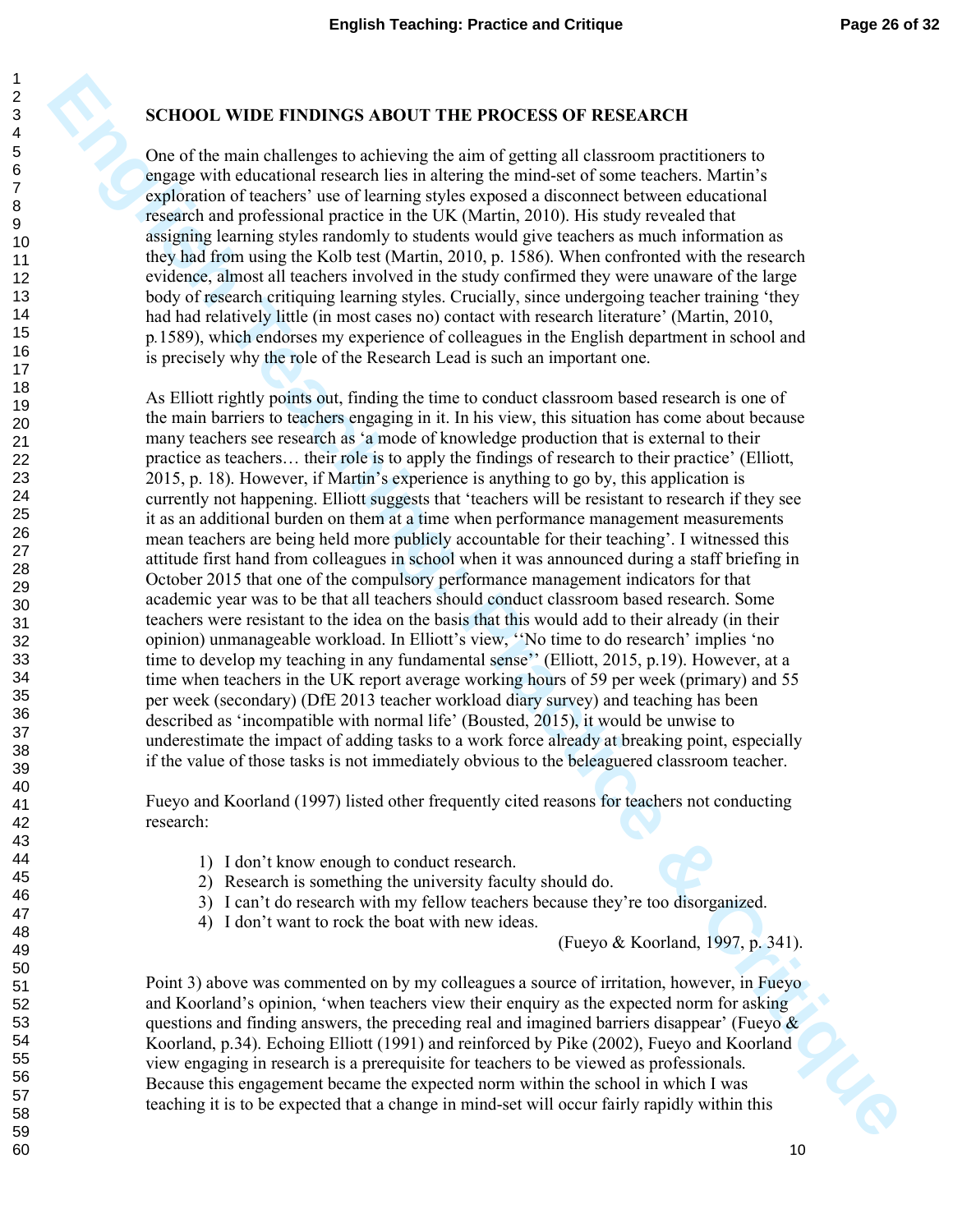setting, as teachers accept it as another part of their professional role. However, the school based performance management research diktat did not require an explicit research plan or informed consent from students and their parents, and as such, teachers were not forced to 'clarify their goals' (Ryan, 2004, p. 114) leading to some teachers expressing the view that the research was an unsatisfactory, box-ticking exercise. Being supported and trained in how to carry out class room based research might have made this a more positive experience for those teachers.

#### *The importance of the critical community*

Another challenge I faced was not having the opportunity to share my research experiences with my colleagues at the school. Teachers were required to develop new skills to conduct research but without being given the time or training in how to do it. I was confident that sharing my experiences and knowledge about the research process gained on the higher degree course I was pursuing would have been useful to at least some of them. In Day's

The success of professional development within this context [of classroom based research] will depend in part on an existing managerial climate of collaboration and consultation in which staff are actively involved in decision-making and in which they feel valued.

(Day, 1993, p. 88).

Whilst I discussed my work with colleagues in the English Department, not being able to share it with all the teaching staff had a limiting effect on its impact. Dialogue about issues of validity and generalizability could potentially have been fruitful as it is possible that the conclusions I had drawn might have informed the work of other teachers in other classrooms around the school, especially as teachers would have been teaching some of the same students that I had used as my case study. Dymoke points out that 'the wider research outcomes of such practitioner research do reside largely within the target school' (Dymoke, 2011, p. 33) whilst Pring argues for the existence of a 'critical community' in which to openly share the results of research and the methods used to reach them, and suggests that others should 'become part of the reflective process' in order to scrutinize and question the practice of which it is part (Pring, 2004, p. 134).

withing, as benches uscept it as another part of their professional risks. These case in the main term of the case of the critical state of the case of the critical state of the case of the case of the case of the case of For action research projects to have any significant impact on student learning, it is necessary for findings to be shared, and this was eventually done in the school through a 'market stall' approach, where teachers produced a poster and described their research to other teachers, although this was done towards the end of the summer term and whether the results will be implemented in the long term remains to be seen. Gould (2008) argues for the importance of the findings of action research projects to be written up and shared, thus making them more accessible and useful to other teachers in the school, if not in the wider community. The MAT has demonstrated commitment to getting teachers to engage with the research process, and it is to be hoped that any gains made will be built upon in the future. However Gould also emphasizes the importance of conditions being created to support teachers in their research, such as by providing time for teachers to meet, discuss and write. such as by providing time for teachers to meet, discuss and write.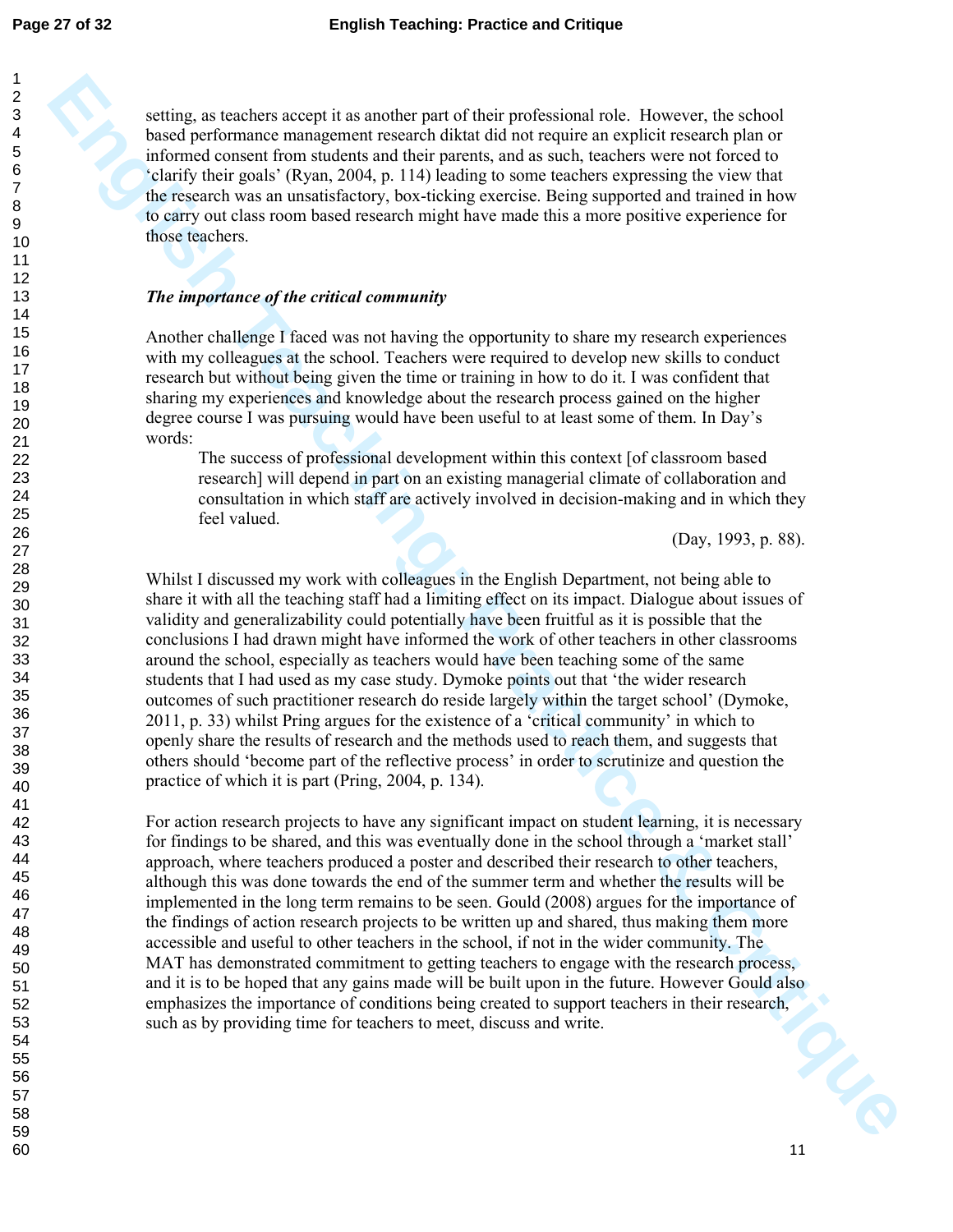#### **CONCLUSION AND RECOMMENDATIONS**

#### *The importance of training and collaboration*

In the school in which I worked, CPD was traditionally seen as a 'one-size fits all approach' with no differentiation made between the needs of long serving teachers and Newly Qualified Teachers. Anecdotally, my colleagues reported remembering very little of what they have heard on these training days, and viewed them largely as a waste of time. They are by no means alone in this view; Tomsett's recent polemic asks:

Think about it: when did you last receive training which changed your classroom practice and improved your students' outcomes? In twenty-eight years of teaching I can think of no more than three moments when I have changed my teaching as a consequence of my training.

(Tomsett blog, posted 24/07/16).

If the frequent re-tweeting of this quotation is anything to go by, this depressing state of affairs is widely replicated nationally and the need for good quality CPD across the UK is an issue of current concern. By engaging in their own action research projects, my colleagues were able to choose to research a topic they found 'relevant and engaging' (Gould, 2008, p. 5) and despite initial reluctance to engage with it and problems with organisation, conversations indicate that many of them have felt 'empowered by working collaboratively alongside colleagues to evaluate their practice and try out new strategies' (Elliot, 1991, p. 56). This experience could have been greatly improved for teachers by having access to relevant literature to support their research and some training in research processes, which is potentially an opportunity for university collaboration.

**EDNET CONSULTS AND RECOMMEDENTIONS**<br>
The importance of training and collular tarities per non-estate fit all approach<br>
such the school consider the school CDV was performed to the system of the specific school consider th Some university faculties have long been seats of excellence for research, and now that university roles in Initial Teacher Education in the UK are being eroded due to the many school-based and provider routes available, there is an opportunity for university personnel to share their expertise in research by providing CPD in how to carry out action research in schools and support the needs of teacher-researchers in class. Ryan (2004) describes a classroom based action research project carried out by a university lecturer and a secondary English teacher which demonstrates exactly the sort of gains in understanding of students' experiences that can be made through this type of collaboration, and which might provide a solution to some of the objections raised by teachers. However, Bennett (1993) points out that most teachers do not view the role of teacher-researcher as permanent and argues for the importance of administrative as well as university support in order to encourage teachers to grow into the role of researchers.

#### *Personal benefits*

Participation in classroom based research is empowering as one is challenged to investigate and improve one's own classroom practice in response to student feedback. It has been suggested that routine can have a deadening effect on teaching practice as 'the classroom tends to be continually reconstructed in its own image' (Bennett, 1993, p.69). Despite some of the difficulties that I have reflected on above, I have found conducting action research to be hugely rewarding, not least because it did have the effect of reinvigorating my classroom practice of some fifteen years. In exploring my students' responses to a variety of teaching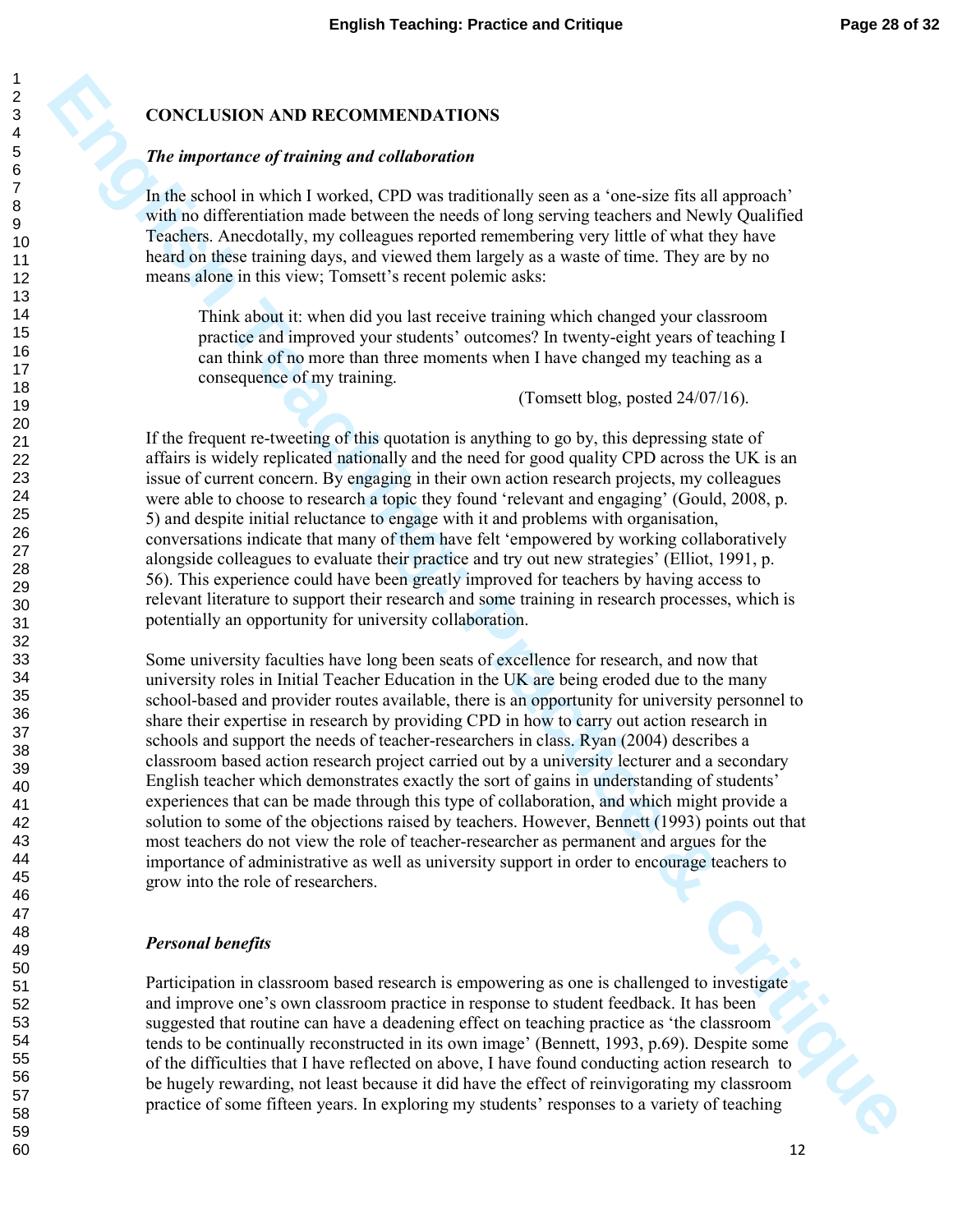approaches I was able to gain valuable insights that have caused me to reflect on and reconsider long held assumptions, and to explore ways in which to improve my practice. As Pike says, 'teaching is de-professionalised when it is reduced to the following of routine technical procedures where independence of judgement is denied' (Pike, 2011, p. 227).

**English Teaching Constrained Teaching Constrained Teaching Constrained Teaching Constrained Teaching line of the system which is transformation to the CritiCan CritiCan CritiCan CritiCan CritiCan CritiCan CritiCan CritiCa** Most valuable for me was the discovery that my students would only engage enthusiastically with creative approaches to texts once they felt confident with the subject matter, which was at odds with my view that creative activities should be used to provoke initial interest and enthusiasm. This fresh understanding of my students' views definitely had an impact on my own teaching, and may, in the future, prove useful for other teachers. The process of carrying out the action research project and seeking students' opinions about the value of the teaching activities I had employed deepened my professional learning and my findings were similar to those of Ryan (2004); carrying out the research 'strengthened [my] teaching decisions as well as informing [my] reflections as [a]researcher[s]' (Ryan, 2004, p. 115).

Some forty years ago Stenhouse argued that 'curriculum research and development ought to belong to the teacher' (Stenhouse, 1975, p. 142) and it is only now that teachers are being actively encouraged to engage in their own research projects. However, teachers alone cannot achieve the desired change and the support of school administrators and university academics must be enlisted if the momentum is to continue to grow.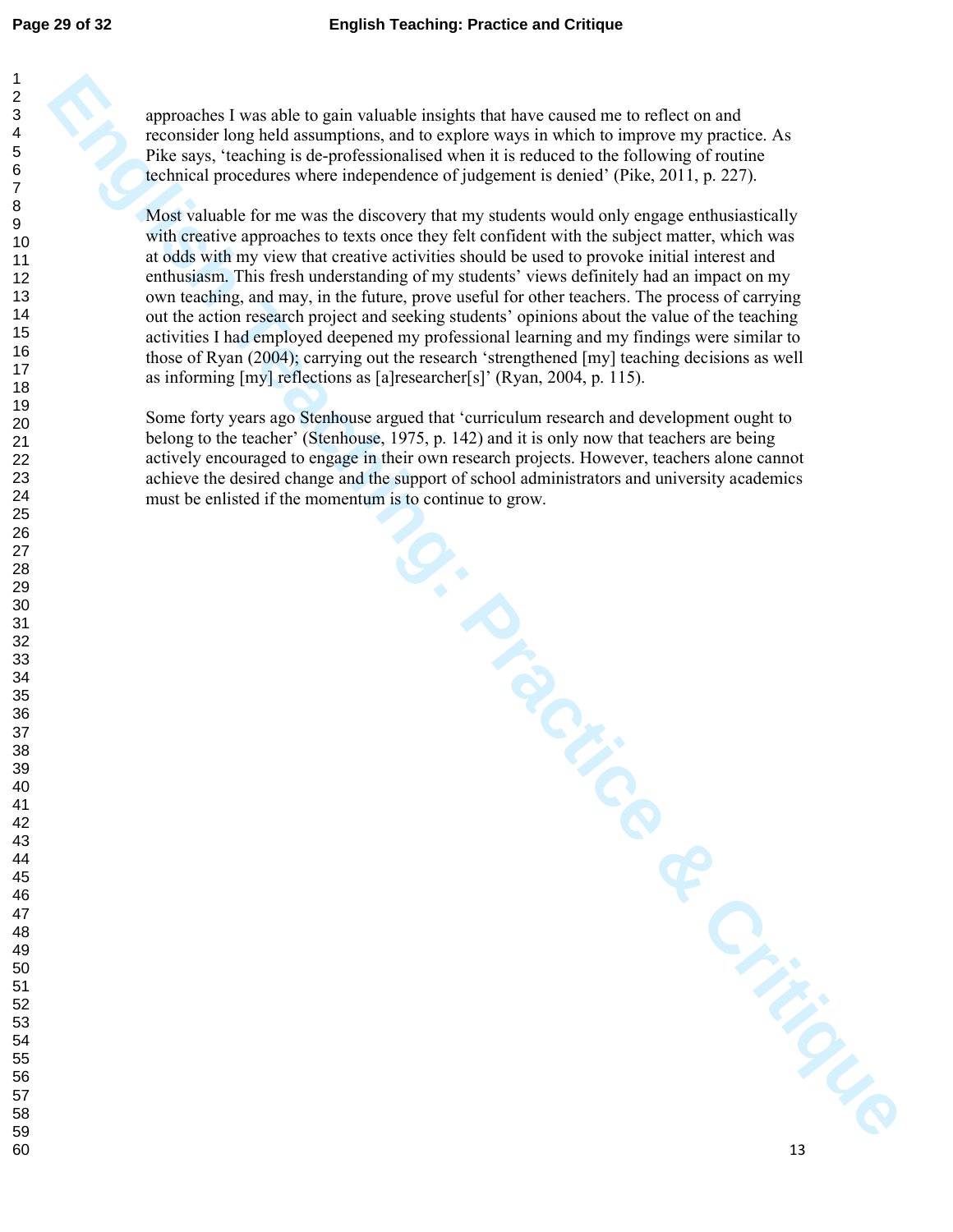### **References**

**Enfrances**<br> **Anderson, L. W. and Krathwold, D. R., et al iEda.) (2001)** *A Taxonomy for Learning***<br>
<b>Zondong and Ansonny A Areword glubes are Encomental Opposer of Educational Spectrum.** Ally<br> **E. Bractice B. (1005)** 1 ande Anderson, L. W. and Krathwohl, D. R., et al (Eds..) (2001) *A Taxonomy for Learning, Teaching, and Assessing: A Revision of Bloom's Taxonomy of Educational Objectives*. Allyn & Bacon. Boston, MA (Pearson Education Group).

Bennett, C. K. (1993). Teacher-researchers: All dressed up and no place to go? *Educational Leadership*. Oct 1993; 51, 2; ProQuest Social Sciences Premium Collection pp 69-70.

Blakemore, H. (2012) Emergent teacher-researchers: A reflection on the challenges faced when conducting research in the English classroom. *English Teaching: Practice and Critique.* July, 2012, Vol. 11 No. 2 pp.59-69

Borg, S., Sanchez, H. (Eds.) (2015) *International Perspectives on Teacher Research* London: Palgrave Macmillan.

Bousted, M. (2015). Speech to ATL annual conference 31<sup>st</sup> March 2015. Liverpool.

Braun, V. & Clarke, V. (2013). *Successful Qualitative Research: a practical guide for beginners.* London: Sage.

Buckler, S. & Walliman, N. (2016). *Your Dissertation in Education*. London: Sage Publications Ltd.

Carr, W., & Kemmis, S. (1993). Action Research in Education. In M. Hammersley (Ed.), Controversies in classroom research  $(2^{nd}$  ed.) (pp 235-245). Buckingham: Open University Press.

Creswell, J. W. (2009) *Research Design: Qualitative, Quantitative, and Mixed Methods Approaches.* London: Sage.

Crotty, M. (1998). *The Foundations of Social Research.* London: Sage.

Day, C. (1993). Reflection: A Necessary but Not Sufficient Condition for Professional Development, *British Educational Research Journal,* Vol. 19, No.1 pp.83-93.

DfE Teachers' workload diary survey 2013: Research report February 2014 https://www.gov.uk/government/uploads/system/uploads/attachment\_data/file/285941/DFE-RR316.pdf

DfE *Educational Excellence Everywhere* (March 2016) https://www.gov.uk/government/publications/educational-excellence-everywhere

Dymoke, S. (Ed) (2011). *Reflective Teaching and Learning in the Secondary School*. London: Sage.

Elliott, J. (1991). *Action Research for Educational Change*. Milton Keynes: Open University Press.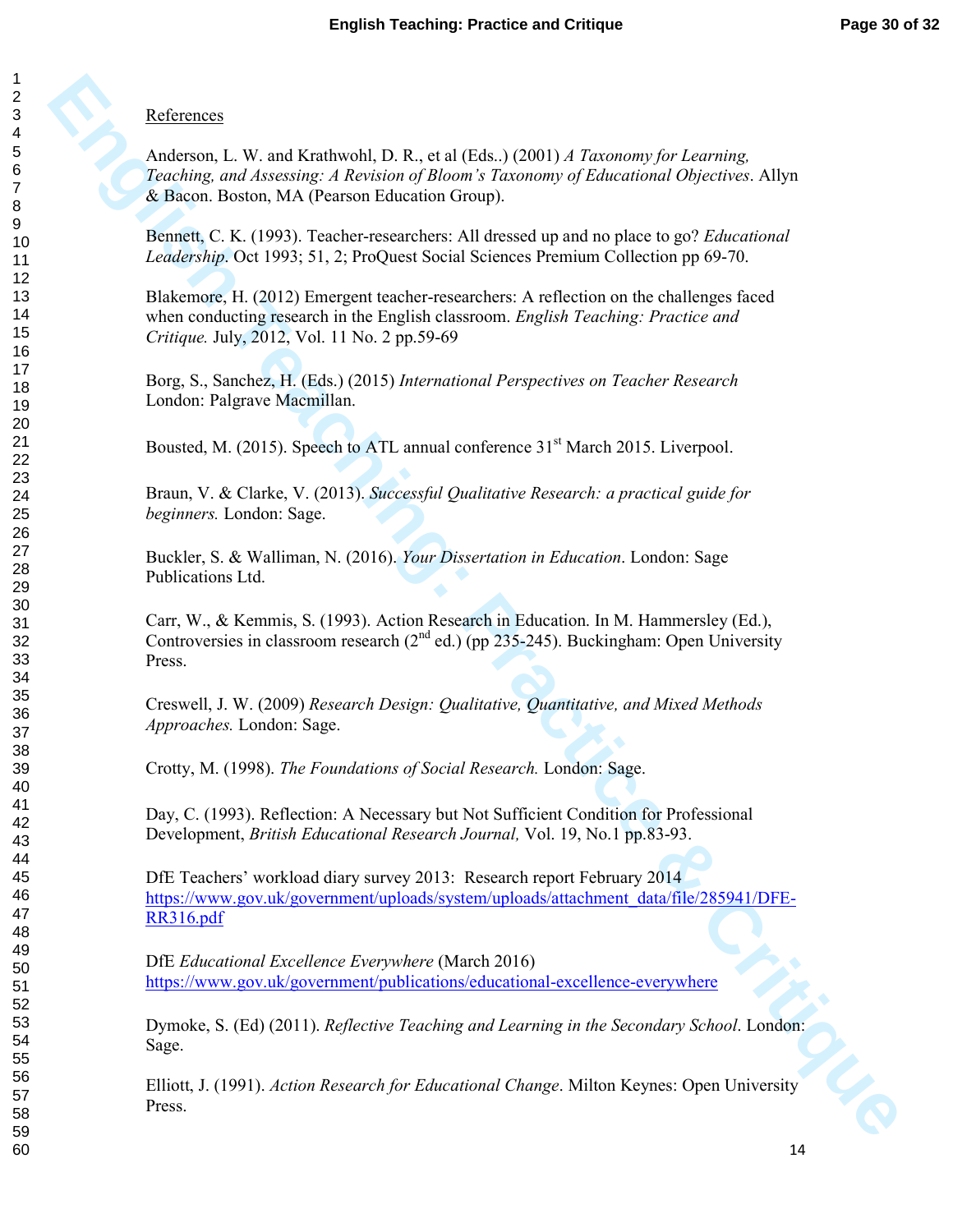Elliott, J. (2015). Educational action research as the quest for virtue in teaching. *Educational Action Research*, 23:1, 4-21

Fueyo, V. & Koorland, M.A. (1997). Teacher as Researcher: A Synonym for Professionalism. *Journal of Teacher Education*, Nov – Dec 1997, Vol. 48, No. 5

Gibson, R. (2000) *Teaching Shakespeare.* Cambridge: Cambridge University Press.

Gould, M.A. (2008). Teacher as Researcher: A Paradigm for Professional Development. *Kappa Delta Pi Record*, Fall 2008; 451: ProQuest Social Sciences Premium Collection pp5- 7.

Hammersley, M. (ed) (1993). *Educational Research: Current Issues*. London: Paul Chapman  $&Co.$ 

Hammersley, M. (2004). Action research: A contradiction in terms?, *Oxford Review of Education*, 30 (2) pp165-81.

**Elliot, J. (2015). Educational estion resurch as the quest for virtue in teaching.** *Educational***<br>Action Research, 23:1.4-21<br>
Preys, V. & Koochand, M.A. (1997). Teachier Mercuron, View Theories, V. Ca, No. 5<br>
Critics and** Hargreaves, D. (1996). The Teacher Training Agency Annual Lecture 1996 'Teaching as a Research-based Profession: Possibilities and Prospects' https://eppi.ioe.ac.uk/cms/Portals/0/PDF%20reviews%20and%20summaries/TTA%20Hargre aves%20lecture.pdf

Harrison, J. (2011) 'Professional learning and reflective practitioner' in S. Dymoke, (Ed) *Reflective Teaching and Learning in the Secondary School* (pp6-41). London: Sage.

Iser, W. (1978). *The Act of Reading: A Theory of Aesthetic Response*, London: Routledge.

Martin, S. (2010) Teachers using learning styles: Torn between research and accountability? *Teaching and Teacher Education* 26 (2010) 1583e1591

Miles, M.B., Huberman, A.M. & Saldaña, J. (2014) *Qualitative Data Analysis: A Methods Sourcebook* (3rd ed). Los Angeles: Sage.

Philpott, C. (2016) 'Improving Education for All – Models of Evidence-based Practice' Conference address, Troops to Teachers Consolidation and Review Conference, Warwick,  $14^{th}$  July, 2016

Pike, M.A (2002). Action research for English teaching: ideology, pedagogy and personal growth, *Educational Action Research,* 10:1, pp27-44.

Pike, M.A. (2011). Developing as an Ethical English Teacher: Valuing the Personal and Poetic in Professional Learning, *English in Education,* 45 (3) pp 224 – 235.

ResearchEd (2016) https://twitter.com/researchED1?lang=en-gb